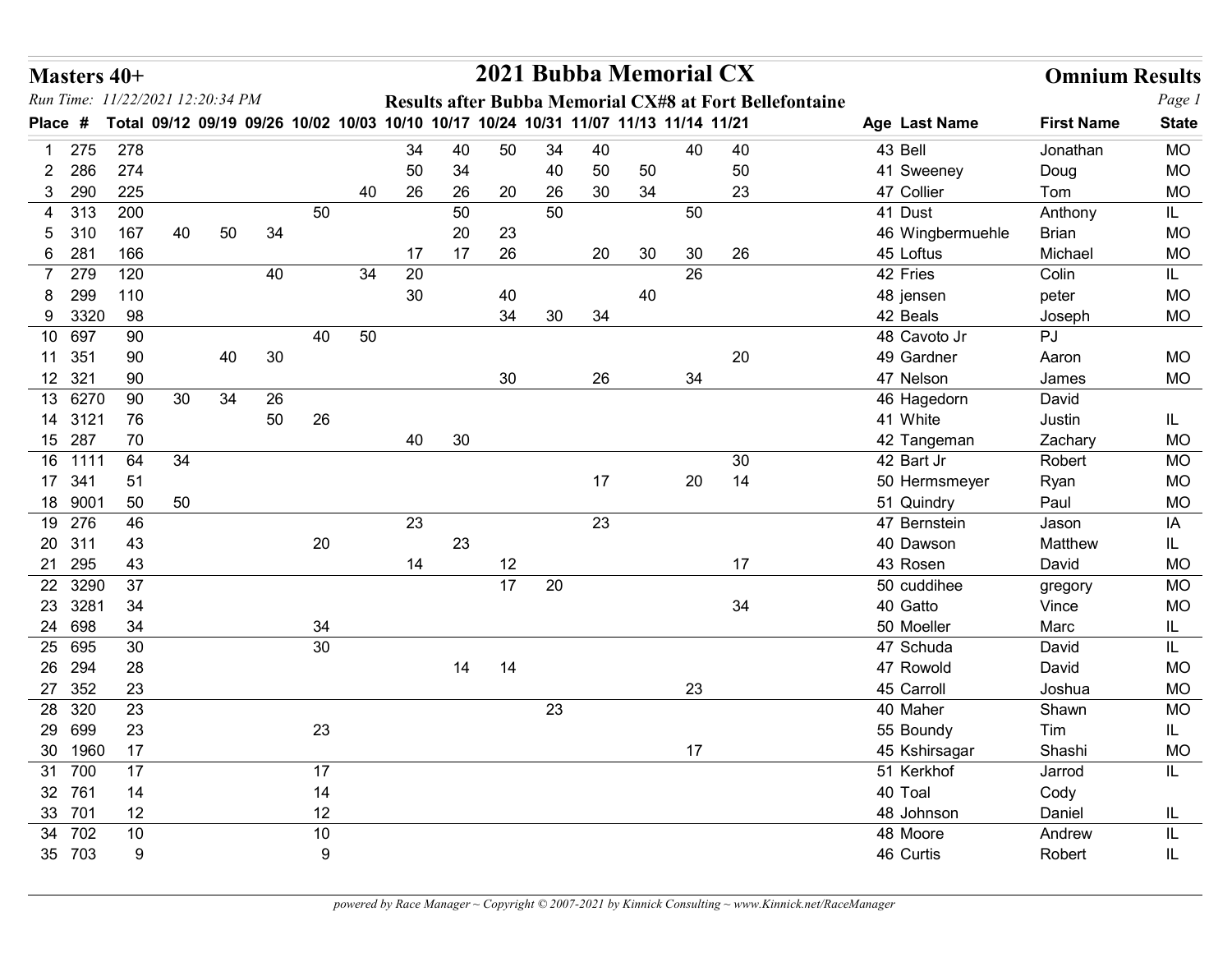|                       | <b>Masters 40+ Women</b>                                                            |    |    |    | 2021 Bubba Memorial CX |    |    |    |                                                         |               | <b>Omnium Results</b> |              |
|-----------------------|-------------------------------------------------------------------------------------|----|----|----|------------------------|----|----|----|---------------------------------------------------------|---------------|-----------------------|--------------|
|                       | Run Time: 11/22/2021 12:20:34 PM                                                    |    |    |    |                        |    |    |    | Results after Bubba Memorial CX#8 at Fort Bellefontaine |               |                       | Page 1       |
|                       | Total 09/12 09/19 09/26 10/02 10/03 10/10 10/17 10/24 10/31 11/07 11/13 11/14 11/21 |    |    |    |                        |    |    |    |                                                         | Age Last Name | <b>First Name</b>     | <b>State</b> |
| 302<br>-1             | 330                                                                                 |    | 40 | 40 | 50                     | 50 | 50 | 50 | 50                                                      | 59 Dattilo    | Lisa kay              | <b>MO</b>    |
| 2 7070                | 100                                                                                 | 50 | 50 |    |                        |    |    |    |                                                         | 40 Isermann   | Katie                 | IL.          |
| 292<br>3 <sup>1</sup> | 50                                                                                  |    |    | 50 |                        |    |    |    |                                                         | 51 Murtha     | Tina                  | <b>MO</b>    |
| 305<br>4              | 50                                                                                  |    | 50 |    |                        |    |    |    |                                                         | 41 Lampe      | Amy                   | <b>MO</b>    |
| 343<br>5              | 40                                                                                  |    |    |    |                        |    | 40 |    |                                                         | 54 Henske     | Holly                 | <b>MO</b>    |
| 6 319                 | 40                                                                                  |    |    |    | 40                     |    |    |    |                                                         | 40 Koehler    | Tracy                 | MO           |
| Place #<br>7 721      | 40                                                                                  |    | 40 |    |                        |    |    |    |                                                         | 49 Lim        | Lisa                  | IL           |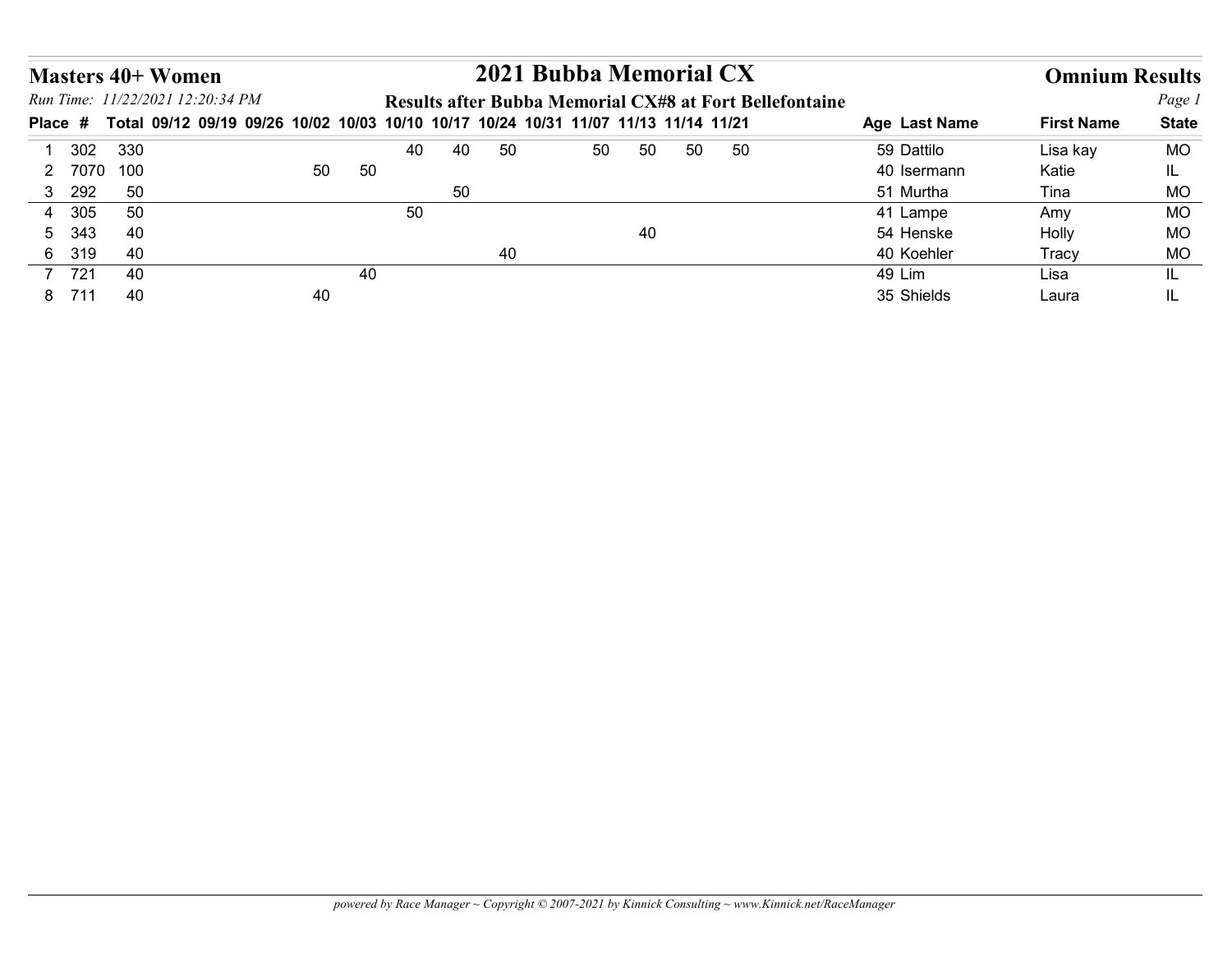| Masters 50+<br>Run Time: 11/22/2021 12:20:34 PM |                       |    |    |    |                                                                                     |    |    |    |    |    |                            | 2021 Bubba Memorial CX |    | Results after Bubba Memorial CX#8 at Fort Bellefontaine |                                | <b>Omnium Results</b> | Page 1       |
|-------------------------------------------------|-----------------------|----|----|----|-------------------------------------------------------------------------------------|----|----|----|----|----|----------------------------|------------------------|----|---------------------------------------------------------|--------------------------------|-----------------------|--------------|
| Place #                                         |                       |    |    |    | Total 09/12 09/19 09/26 10/02 10/03 10/10 10/17 10/24 10/31 11/07 11/13 11/14 11/21 |    |    |    |    |    |                            |                        |    |                                                         | Age Last Name                  | <b>First Name</b>     | <b>State</b> |
| 288                                             | 300                   |    |    |    |                                                                                     |    | 50 |    |    | 50 | 50                         | 50                     | 50 | 50                                                      | 52 Bobelak                     | Michael               | <b>MO</b>    |
| 2 307                                           | 281                   | 34 | 50 | 34 |                                                                                     |    |    | 40 | 40 | 34 |                            |                        | 26 | 23                                                      | 57 Young                       | Dan                   | <b>MO</b>    |
| 3 317                                           | 280                   | 40 |    | 40 |                                                                                     |    |    | 34 | 50 |    | 26                         | 30                     | 30 | 30                                                      | 52 Phillips                    | Timothy               | <b>MO</b>    |
| 4 2850                                          | 164                   |    |    |    |                                                                                     |    |    | 50 |    |    | 34                         | 40                     |    | 40                                                      | 50 Seaver                      | Erik                  | <b>MO</b>    |
| 29<br>5                                         | 131                   |    |    |    | 34                                                                                  | 40 |    | 23 |    |    |                            |                        | 17 | 17                                                      | 58 Merideth                    | Gary                  | IL           |
| 6 340                                           | 119                   |    |    |    |                                                                                     |    |    |    |    |    | 17                         | 34                     | 34 | 34                                                      | 52 Westerbeck                  | <b>Brett</b>          | <b>MO</b>    |
| 7 619                                           | 100                   | 50 |    | 50 |                                                                                     |    |    |    |    |    |                            |                        |    |                                                         | 54 Kakouris                    | Tim                   |              |
| 300<br>8                                        | 95                    |    |    |    |                                                                                     |    | 26 |    | 34 |    | 12                         |                        | 23 |                                                         | 56 Klages                      | James                 | <b>MO</b>    |
| 9 278                                           | 94                    |    |    |    |                                                                                     |    | 34 |    | 30 |    | 10                         |                        | 20 |                                                         | 52 Craig                       | Jim                   | MO           |
| 10 274                                          | 80                    |    |    |    |                                                                                     | 50 | 30 |    |    |    |                            |                        |    |                                                         | 53 Beauvais                    | Jay                   | MO           |
| 11 330                                          | 79                    |    |    |    |                                                                                     |    |    |    |    | 30 | 23                         |                        |    | 26                                                      | 57 Frey                        | Scott                 | <b>MO</b>    |
| 12 322                                          | 54                    |    |    |    |                                                                                     |    |    |    |    | 40 | 14                         |                        |    |                                                         | 55 Adelmann                    | Mike                  | <b>MO</b>    |
| 13 1851                                         | 50                    |    |    |    | 50                                                                                  |    |    |    |    |    |                            |                        |    |                                                         | 55 Dooley                      | Timothy               | MO           |
| 14 355                                          | 40                    |    |    |    |                                                                                     |    |    |    |    |    |                            |                        | 40 |                                                         | 59 bratton                     | darrell               | IL.          |
| 15 9000                                         | 40                    |    |    |    |                                                                                     |    |    |    |    |    | 40                         |                        |    |                                                         | 51 Quindry                     | Paul                  | MO           |
| 16 277                                          | 40                    |    |    |    |                                                                                     |    | 40 |    |    |    |                            |                        |    |                                                         | 51 Carter                      | Paul                  | TN           |
| 17 704                                          | 40<br>40              |    |    |    | 40                                                                                  |    |    |    |    |    |                            |                        |    |                                                         | 54 Krebs                       | Ken                   | IL.          |
| 18 665<br>19 342                                | 40                    |    | 40 |    |                                                                                     |    |    |    |    |    |                            |                        |    | $20\,$                                                  | 56 Kuseliauskas<br>52 Cleeland | Christopher<br>Chris  | <b>MO</b>    |
|                                                 | $35\,$                |    |    |    |                                                                                     |    |    |    | 26 |    | $20\,$<br>$\boldsymbol{9}$ |                        |    |                                                         | 59 Sweetin                     | Shawn                 | MO           |
|                                                 |                       |    |    |    |                                                                                     |    |    |    |    |    | 30 <sup>°</sup>            |                        |    |                                                         | 1 dyer                         |                       | IL.          |
| 20 1880                                         |                       |    |    |    |                                                                                     |    |    |    |    |    |                            |                        |    |                                                         | 55 Biundo                      | gary<br>Vito          | MO           |
| 21 3260                                         | 30                    |    |    |    |                                                                                     |    |    |    |    |    |                            |                        |    |                                                         | 50 Brown                       | Chris                 |              |
| 22 1770                                         | 30                    |    |    |    |                                                                                     |    |    | 30 |    |    |                            |                        |    |                                                         |                                |                       |              |
| 23 760<br>24 625                                | 30<br>30 <sup>°</sup> | 30 |    |    | $30\,$                                                                              |    |    |    |    |    |                            |                        |    |                                                         | 59 Reyes                       | Alfonso               |              |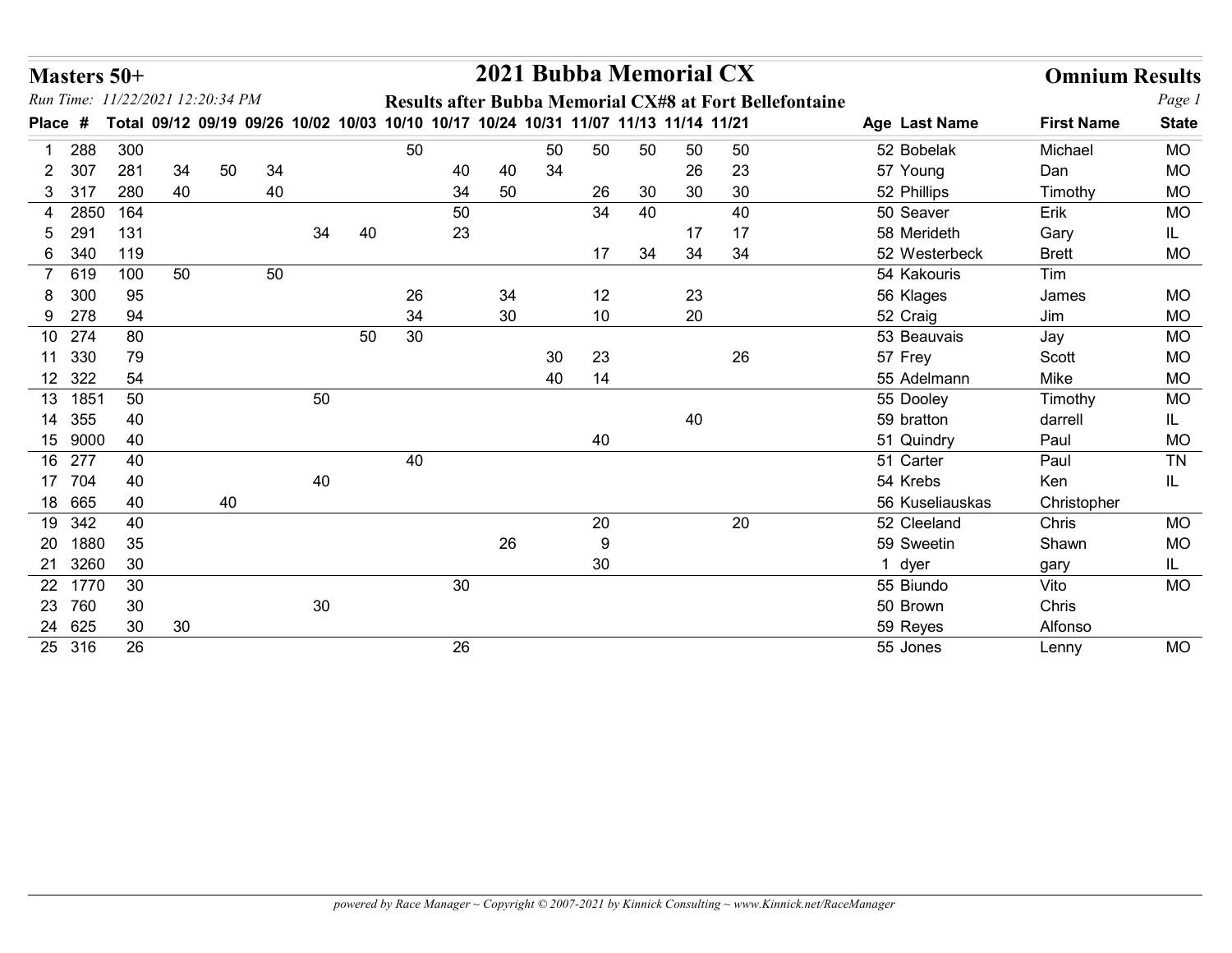| Masters 60+       |              |                                                                                     |    |    |    |    |    |    |    | 2021 Bubba Memorial CX |      |                                                         |                        | <b>Omnium Results</b> |              |
|-------------------|--------------|-------------------------------------------------------------------------------------|----|----|----|----|----|----|----|------------------------|------|---------------------------------------------------------|------------------------|-----------------------|--------------|
|                   |              | Run Time: 11/22/2021 12:20:34 PM                                                    |    |    |    |    |    |    |    |                        |      | Results after Bubba Memorial CX#8 at Fort Bellefontaine |                        |                       | Page 1       |
| Place #           |              | Total 09/12 09/19 09/26 10/02 10/03 10/10 10/17 10/24 10/31 11/07 11/13 11/14 11/21 |    |    |    |    |    |    |    |                        |      |                                                         | Age Last Name          | <b>First Name</b>     | <b>State</b> |
| 283<br>-1         | 428          | 50                                                                                  | 50 |    | 34 | 50 | 40 | 40 | 40 | 50                     | 40   | 34                                                      | 63 McCann              | Terry                 | MO           |
| 289<br>2          | 268          |                                                                                     | 34 |    | 40 |    | 34 | 50 | 34 |                        | 26   | 50                                                      | 63 Braet               | Dana                  | MO           |
| 3 284             | 254          |                                                                                     |    |    | 50 | 40 | 50 |    |    | 40                     | 34   | 40                                                      | 63 Schwantner          | James                 | <b>MO</b>    |
| 315<br>4          | 211          |                                                                                     |    |    |    | 34 | 23 | 34 | 26 | 34                     | 30   | 30                                                      | 65 Farrell             | Craig                 | MO           |
| 296<br>5          | 142          |                                                                                     |    |    | 26 | 30 | 30 |    | 30 |                        |      | 26                                                      | 62 Stika               | Mark                  | <b>MO</b>    |
| 6 282             | 125          |                                                                                     |    |    | 30 | 23 |    | 26 | 23 |                        | 23   |                                                         | 69 McAllister          | Tim                   | <b>MO</b>    |
| 7 331             | 93           |                                                                                     |    |    |    |    |    | 30 | 20 |                        | 20   | 23                                                      | 61 Roberts             | Dennis                | <b>MO</b>    |
| 337<br>8          | 90           | 50                                                                                  | 40 |    |    |    |    |    |    |                        |      |                                                         | 60 Lewis               | Kent                  | IL.          |
| 9 345             | 90           | 34                                                                                  | 30 |    |    |    |    |    |    | 26                     |      |                                                         | 68 Vennell             | Kenneth               | IL.          |
| 10 314            | 86           | 40                                                                                  |    |    |    | 26 | 20 |    |    |                        |      |                                                         | 61 Gausnell            | Seth                  | <b>MO</b>    |
| 11 326<br>12 323  | 76<br>50     |                                                                                     |    |    |    |    | 26 |    |    |                        | 50   |                                                         | 1 dyer                 | gary                  | IL.          |
|                   |              |                                                                                     |    |    |    |    |    |    | 50 |                        |      |                                                         | 62 Faust               | Bernd                 | MO           |
| 13 6910<br>14 308 | 50<br>$43\,$ |                                                                                     |    | 50 |    | 20 |    |    |    | 23                     |      |                                                         | 63 Brown<br>76 Behring | Chris<br>George       | IL<br>$MO$   |
| 15 339            | $34$         |                                                                                     |    |    |    |    |    |    | 17 |                        | $17$ |                                                         | 66 Reimbold            | John                  | IL.          |
|                   | $30\,$       |                                                                                     |    |    |    |    |    |    |    | 30                     |      |                                                         | 67 Sargent             | Dale                  | $\sf MO$     |
|                   | 14           |                                                                                     |    |    |    |    |    |    |    |                        | 14   |                                                         | 63 Freilich            | Ronald                | $\sf MO$     |
| 16 346<br>17 356  |              |                                                                                     |    |    |    |    |    |    |    |                        |      |                                                         |                        |                       |              |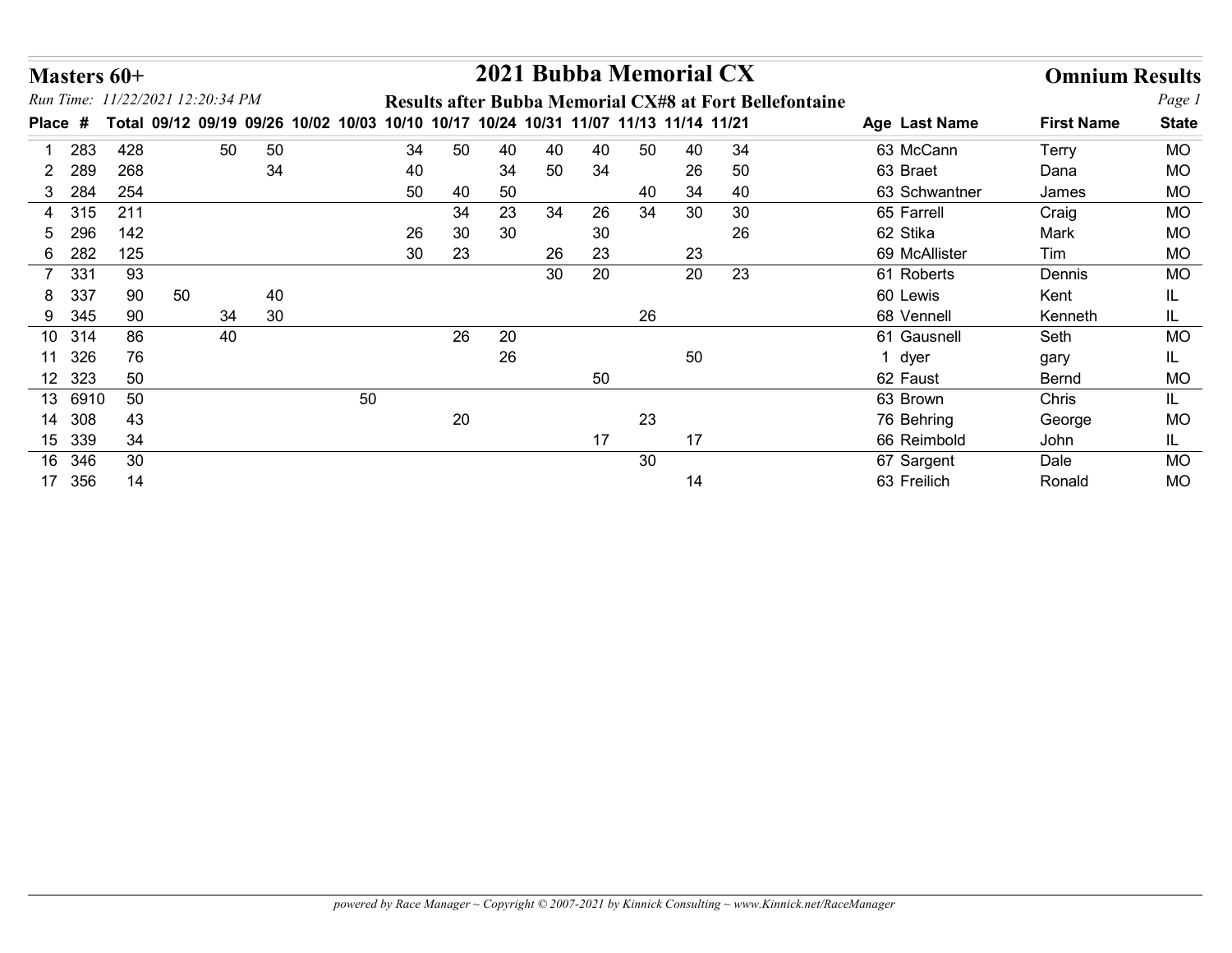|                                             | Singlespeed  |                                                                                     |    |    |        |    |    |    |    |        |    | 2021 Bubba Memorial CX |    |                                                         |                     | <b>Omnium Results</b> |                        |
|---------------------------------------------|--------------|-------------------------------------------------------------------------------------|----|----|--------|----|----|----|----|--------|----|------------------------|----|---------------------------------------------------------|---------------------|-----------------------|------------------------|
| Run Time: 11/22/2021 12:20:34 PM<br>Place # |              | Total 09/12 09/19 09/26 10/02 10/03 10/10 10/17 10/24 10/31 11/07 11/13 11/14 11/21 |    |    |        |    |    |    |    |        |    |                        |    | Results after Bubba Memorial CX#8 at Fort Bellefontaine | Age Last Name       | <b>First Name</b>     | Page 1<br><b>State</b> |
| 298                                         | 388          |                                                                                     | 30 | 40 |        |    | 40 | 40 | 40 | 40     | 40 | 50                     | 34 | 34                                                      | 40 henry            |                       | MO                     |
| 280<br>$2^{\circ}$                          | 250          |                                                                                     |    |    |        |    | 50 |    | 50 | 50     |    |                        | 50 | 50                                                      | 29 Kukla            | peat<br><b>Brian</b>  | <b>MO</b>              |
| 3 312                                       | 184          | 50                                                                                  | 40 | 30 | 34     |    |    | 30 |    |        |    |                        |    |                                                         | 41 White            | Justin                | IL.                    |
| 4 303                                       | 172          |                                                                                     |    |    |        |    | 34 | 34 |    | 34     |    | 40                     |    | 30                                                      | 42 Bruns            | Daniel                | <b>MO</b>              |
| 328<br>5                                    | 132          |                                                                                     |    | 34 |        |    |    |    | 34 | 30     | 34 |                        |    |                                                         | 40 Gatto            | Vince                 | <b>MO</b>              |
| 639<br>6                                    | 124          | 34                                                                                  | 50 |    |        | 40 |    |    |    |        |    |                        |    |                                                         | 45 Harp             | Tom                   |                        |
| 30 <sup>°</sup><br>$\overline{7}$           | 122          |                                                                                     |    | 26 |        |    |    |    | 26 |        | 30 |                        | 40 |                                                         | 42 Ogilvie          | Scott                 | <b>MO</b>              |
| 3131<br>8                                   | 100          |                                                                                     |    | 50 | 50     |    |    |    |    |        |    |                        |    |                                                         | 41 Dust             | Anthony               | IL.                    |
| 9 324                                       | 76           |                                                                                     |    |    |        |    |    |    | 30 | 23     | 23 |                        |    |                                                         | 37 Bible            | Cage                  | MO                     |
| 10 3110                                     | 74           |                                                                                     | 34 |    | 40     |    |    |    |    |        |    |                        |    |                                                         | 40 Dawson           | Matthew               | IL.                    |
| 11 638                                      | 63           | 40                                                                                  |    | 23 |        |    |    |    |    |        |    |                        |    |                                                         | 41 Allen            | Justin                |                        |
| 12 333                                      | 52           |                                                                                     |    |    |        |    |    |    |    | 26     | 26 |                        |    |                                                         | 35 GRANT            | <b>AARON</b>          | <b>MO</b>              |
| 13 7000                                     | 50           |                                                                                     |    |    |        |    |    |    |    |        | 50 |                        |    |                                                         | 38 Hynes            | Matthew               | MO                     |
| 14 293                                      | 50           |                                                                                     |    |    |        |    |    | 50 |    |        |    |                        |    |                                                         | 29 Okenfuss         | Jon                   | <b>MO</b>              |
| 15 7540                                     | 50           |                                                                                     |    |    |        | 50 |    |    |    |        |    |                        |    |                                                         | 1 Urbaniak          | Douglas               |                        |
| 16 304                                      | 46           |                                                                                     |    |    |        |    | 26 |    | 20 |        |    |                        |    |                                                         | 35 Kempa            | August                | <b>MO</b>              |
| 17 1501                                     | 40           |                                                                                     |    |    |        |    |    |    |    |        |    |                        |    | 40                                                      | 37 Hartzel          | lan                   | MO                     |
| 18 8500                                     | 34           |                                                                                     |    |    |        |    |    |    |    |        |    | 34                     |    |                                                         | 1 Hilliard          | Phil                  | <b>MO</b>              |
| 19 285                                      | $30\,$       |                                                                                     |    |    |        |    | 30 |    |    |        |    |                        |    |                                                         | 50 Seaver           | Erik                  | MO                     |
| 20 706<br>21 325                            | $30\,$<br>23 |                                                                                     |    |    | $30\,$ |    |    |    | 23 |        |    |                        |    |                                                         | 38 Shough<br>27 Cox | Joshua                | IL<br>MO               |
| 22 306                                      | 23           |                                                                                     |    |    |        |    | 23 |    |    |        |    |                        |    |                                                         | 39 Jones            | Nathan<br>Cassie      | MO                     |
| 23 335                                      | 20           |                                                                                     |    |    |        |    |    |    |    | $20\,$ |    |                        |    |                                                         | 51 Kohanyi          | Dennis                | <b>MO</b>              |
|                                             | 24 334<br>17 |                                                                                     |    |    |        |    |    |    |    | 17     |    |                        |    |                                                         | 34 Whitehurst       | Sean                  | <b>MO</b>              |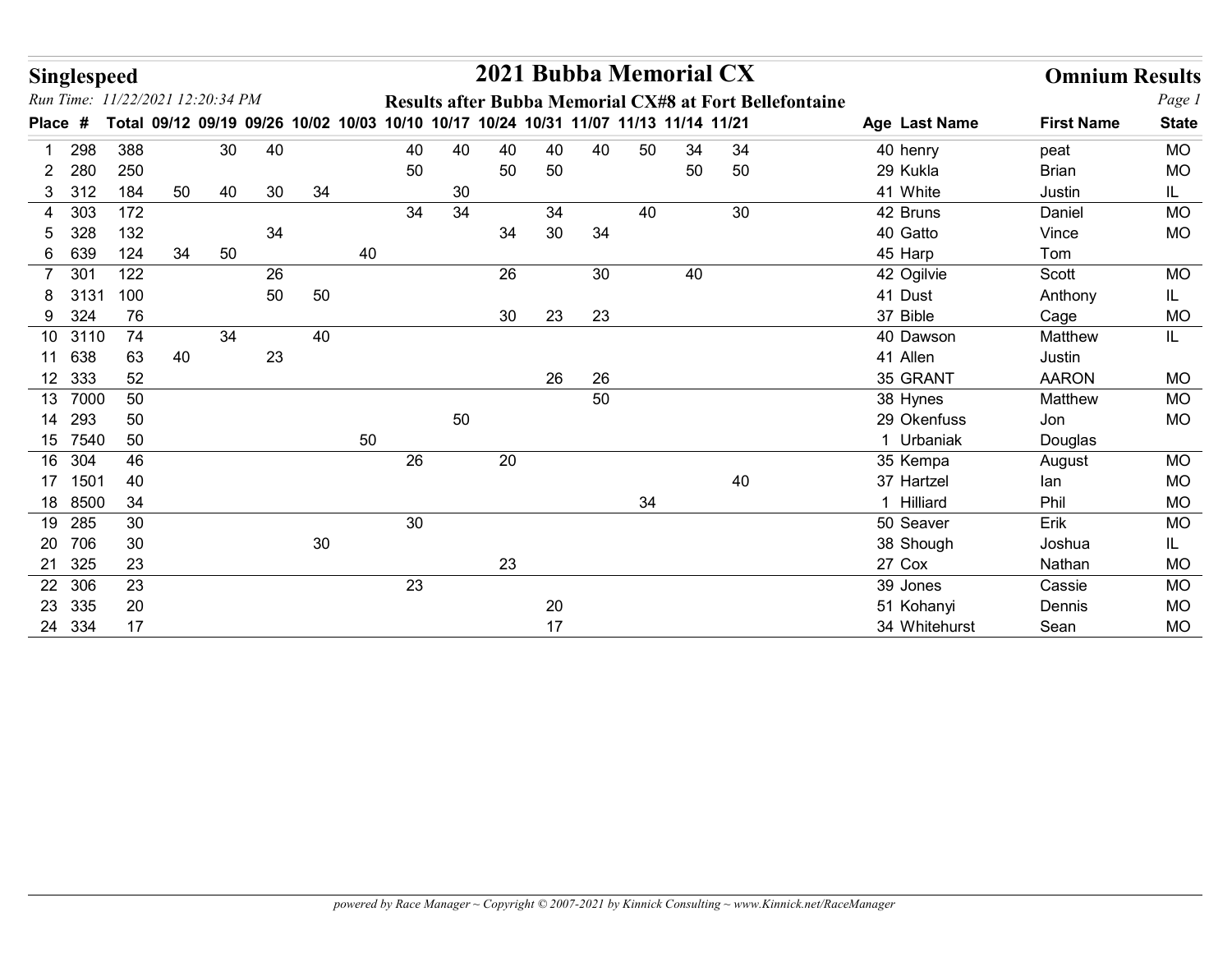|              | <b>Juniors</b>   |                                  |    |    |          |        |    |    |          |          |        |          | 2021 Bubba Memorial CX                                                              |                                                         |                             | <b>Omnium Results</b> |                        |
|--------------|------------------|----------------------------------|----|----|----------|--------|----|----|----------|----------|--------|----------|-------------------------------------------------------------------------------------|---------------------------------------------------------|-----------------------------|-----------------------|------------------------|
| <b>Place</b> | #                | Run Time: 11/22/2021 12:20:34 PM |    |    |          |        |    |    |          |          |        |          | Total 09/12 09/19 09/26 10/02 10/03 10/10 10/17 10/24 10/31 11/07 11/13 11/14 11/21 | Results after Bubba Memorial CX#8 at Fort Bellefontaine | Age Last Name               | <b>First Name</b>     | Page 1<br><b>State</b> |
|              |                  |                                  |    |    |          |        |    |    |          |          |        |          |                                                                                     |                                                         | 17 Paine                    |                       |                        |
| -1<br>2.     | 398<br>410       | 224<br>183                       |    | 34 | 26<br>23 |        |    | 50 | 40<br>30 | 34<br>26 | 40     | 34<br>30 |                                                                                     | 40                                                      | 16 Autry                    | Connor<br>Amara       | <b>MO</b>              |
|              | 3 618            | 160                              | 50 |    | 30       | 30     | 50 |    |          |          |        |          |                                                                                     |                                                         | 12 Hagedorn                 | Grady                 |                        |
| 4            | 401              | 150                              |    |    |          |        |    | 34 | 26       | 30       | 26     |          |                                                                                     | 34                                                      | 17 Chase                    | Naftali               | <b>MO</b>              |
| 5.           | 412              | 140                              |    |    |          |        |    |    |          |          |        | 40       | 50                                                                                  | 50                                                      | 14 Westerbeck               | Carson                | <b>MO</b>              |
|              | 6 643            | 111                              | 30 | 30 | 17       |        | 34 |    |          |          |        |          |                                                                                     |                                                         | 14 Hagedorn                 | Emily                 |                        |
| 7            | 397              | 100                              |    |    |          |        |    |    |          | 50       |        | 50       |                                                                                     |                                                         | 14 Lembke                   | Carter                | <b>MO</b>              |
|              | 400              | 100                              |    | 50 | 50       |        |    |    |          |          |        |          |                                                                                     |                                                         | 17 Reichenbach              | Joachim               | <b>MO</b>              |
|              | 9 407            | 94                               | 40 |    | 20       |        |    |    | 34       |          |        |          |                                                                                     |                                                         | 16 mothershead              | cozette               | <b>MO</b>              |
|              | 10 1580          | 80                               |    | 40 | 40       |        |    |    |          |          |        |          |                                                                                     |                                                         | 15 Merlin                   | Sawyer                | <b>MO</b>              |
|              | 11 408           | 68                               |    |    |          |        |    |    |          |          | 34     |          | 34                                                                                  |                                                         | 13 Hermsmeyer               | Morgan                | <b>MO</b>              |
|              | 12 395           | 66                               |    | 26 |          |        |    | 40 |          |          |        |          |                                                                                     |                                                         | 18 Aranha                   | Ash                   | <b>MO</b>              |
|              | 13 415           | 50                               |    |    |          |        |    |    |          |          | 50     |          |                                                                                     |                                                         | 11 Dickerson                | Logan                 | KY                     |
|              | 14 403           | 50                               |    |    |          |        |    |    | $50\,$   |          |        |          |                                                                                     |                                                         | 17 Baugh                    | Logan                 | MO                     |
|              | 15 684           | 50                               |    |    |          | 50     |    |    |          |          |        |          |                                                                                     |                                                         | 14 Aldana                   | Juan Manco            | IL.                    |
|              | 16 406           | 40                               |    |    |          |        |    |    |          |          |        |          | 40                                                                                  |                                                         | 17 Hefele                   | Evan                  | MO                     |
|              | 17 399           | 40                               |    |    |          |        |    |    |          | 40       |        |          |                                                                                     |                                                         | 14 Johnson                  | Riley                 | $MO$                   |
|              | 18 712           | 40                               |    |    |          |        | 40 |    |          |          |        |          |                                                                                     |                                                         | 8 Willis                    | Isiah                 | IL.                    |
|              | 19 682           | 40                               |    |    |          | 40     |    |    |          |          |        |          |                                                                                     |                                                         | 13 Swinand                  | George                | IL                     |
|              | 20 681           | $34$                             |    |    |          | 34     |    |    |          |          |        |          |                                                                                     |                                                         | 11 Flentye                  | Henry                 |                        |
|              | 21 742           | 34<br>$34$                       |    |    | 34       |        |    |    |          |          |        |          |                                                                                     |                                                         | 1 Kakouris<br>15 Dirnberger | Eli                   |                        |
|              | 22 644<br>23 420 | $30\,$                           | 34 |    |          |        |    |    |          |          |        |          |                                                                                     | $30\,$                                                  | 11 Smith                    | Lucy                  |                        |
|              | 24 414           | 30                               |    |    |          |        |    |    |          |          | $30\,$ |          |                                                                                     |                                                         | 17 Baugh                    | Bentley<br>Logan      | IL.<br><b>MO</b>       |
|              | 25 713           | $30\,$                           |    |    |          |        | 30 |    |          |          |        |          |                                                                                     |                                                         | 12 Landsom                  | Owen                  |                        |
|              | 26 419           | $26\,$                           |    |    |          |        |    |    |          |          |        |          |                                                                                     | 26                                                      | 10 Jensen                   | Hugo                  | IL.<br>MO              |
|              | 27 683           | 26                               |    |    |          | 26     |    |    |          |          |        |          |                                                                                     |                                                         | 12 Boquist                  | Carl                  | IL.                    |
|              | 28 685           | 23                               |    |    |          | 23     |    |    |          |          |        |          |                                                                                     |                                                         | 14 Ray                      | Jack                  | IL                     |
|              | 29 686           | 20                               |    |    |          | $20\,$ |    |    |          |          |        |          |                                                                                     |                                                         | 13 Moore                    | Isabella              | IL                     |
|              | 30 6421          | 17                               |    |    |          | 17     |    |    |          |          |        |          |                                                                                     |                                                         | 14 Jensen                   | Isabelle              | KS                     |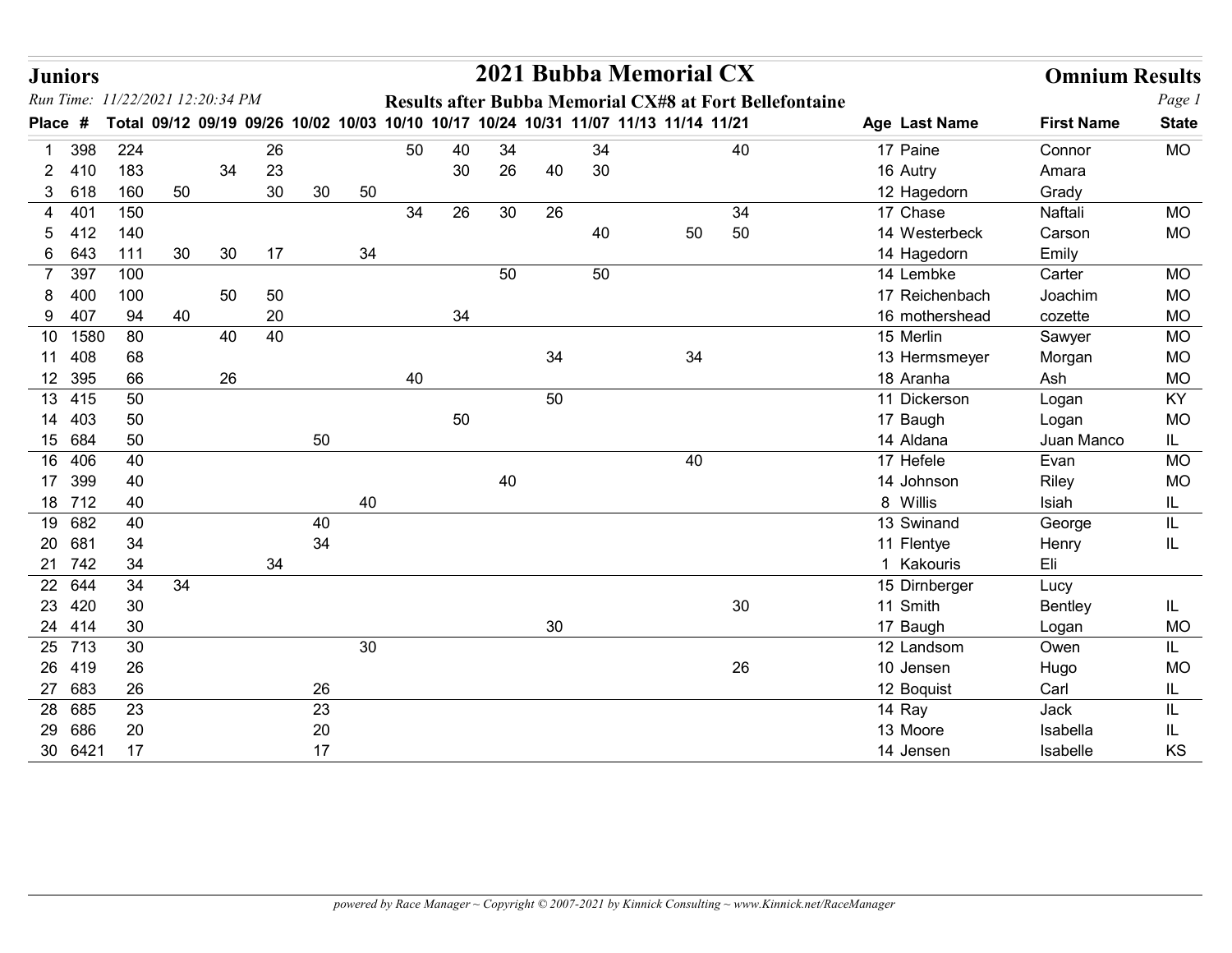|                  | <b>First Timer/CX Virgin</b><br>Run Time: 11/22/2021 12:20:34 PM | 2021 Bubba Memorial CX                                                                                                                         |                         | <b>Omnium Results</b> | Page 1       |
|------------------|------------------------------------------------------------------|------------------------------------------------------------------------------------------------------------------------------------------------|-------------------------|-----------------------|--------------|
|                  |                                                                  | Results after Bubba Memorial CX#8 at Fort Bellefontaine<br>Total 09/12 09/19 09/26 10/02 10/03 10/10 10/17 10/24 10/31 11/07 11/13 11/14 11/21 | Age Last Name           | <b>First Name</b>     | <b>State</b> |
| 1 416            | 50                                                               | 50                                                                                                                                             | 36 Singh                | Sundeep               | <b>MO</b>    |
| 2 411            | 50                                                               | 50                                                                                                                                             | 42 Johnson              | Damien                | <b>MO</b>    |
| Place #<br>3 405 | 50                                                               | 50                                                                                                                                             | 38 lauer                | adam                  | <b>MO</b>    |
| 4 396            | 50                                                               | 50                                                                                                                                             | 35 keithley             | mike                  | <b>MO</b>    |
| 5 755            | 50                                                               | 50                                                                                                                                             | 1 Hagedorn              | Jennifer              |              |
| 6 756            | 40                                                               | 40                                                                                                                                             | 1 Grady                 | Jon                   |              |
| 7 757<br>8 4560  | 34<br>30                                                         | 34<br>30                                                                                                                                       | 1 Landsom<br>26 Kieback | Julian<br>Julia       | IL           |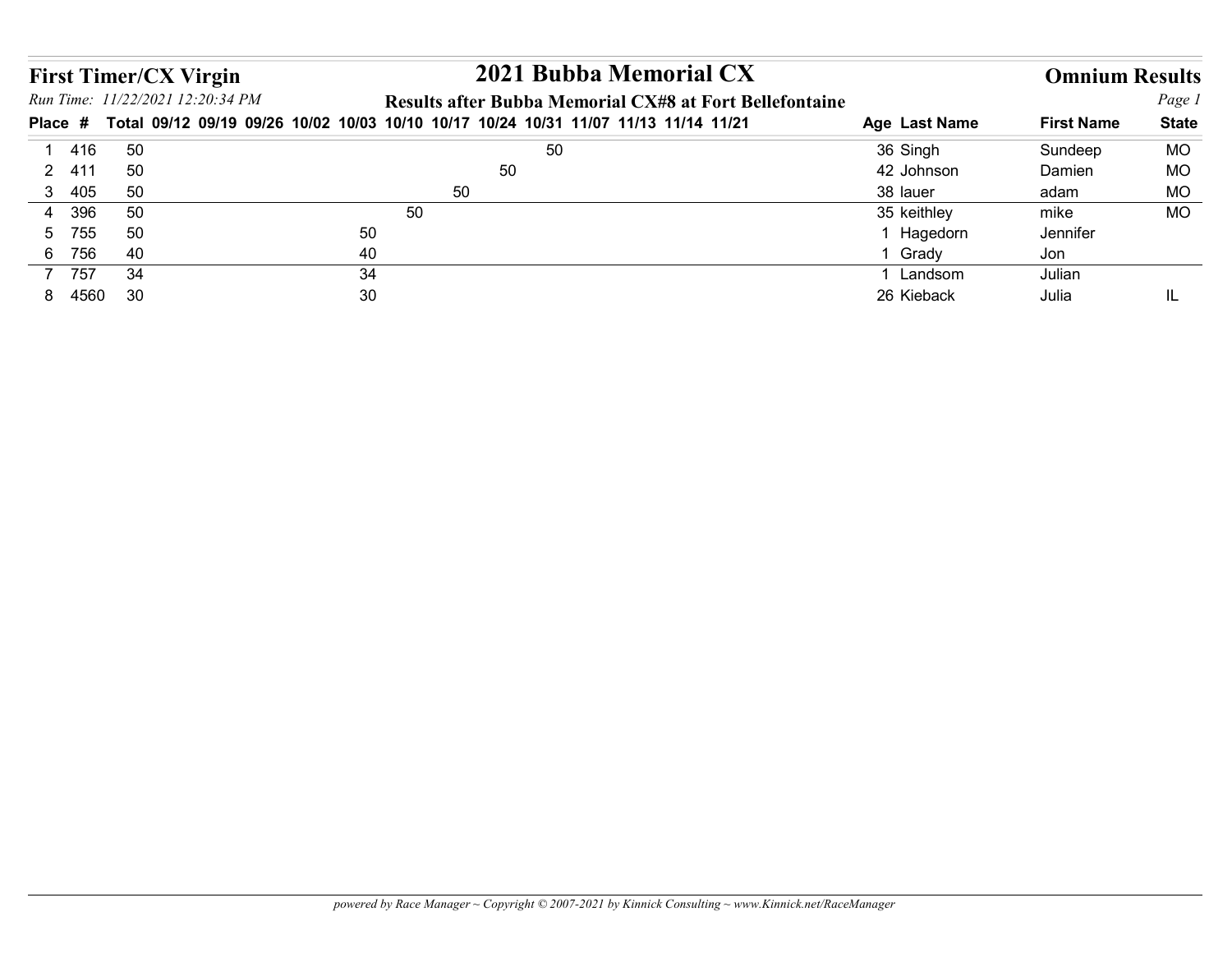| <b>Women A</b>     |              |                                  |    |    |                                                                               |          |    | 2021 Bubba Memorial CX |    |    |    |    |                                                                |               | <b>Omnium Results</b> |              |
|--------------------|--------------|----------------------------------|----|----|-------------------------------------------------------------------------------|----------|----|------------------------|----|----|----|----|----------------------------------------------------------------|---------------|-----------------------|--------------|
|                    |              | Run Time: 11/22/2021 12:20:34 PM |    |    |                                                                               |          |    |                        |    |    |    |    | <b>Results after Bubba Memorial CX#8 at Fort Bellefontaine</b> |               |                       | Page 1       |
| <b>Place</b><br>#  | <b>Total</b> |                                  |    |    | 09/12 09/19 09/26 10/02 10/03 10/10 10/17 10/24 10/31 11/07 11/13 11/14 11/21 |          |    |                        |    |    |    |    |                                                                | Age Last Name | <b>First Name</b>     | <b>State</b> |
| 437                |              | 460<br>40                        | 50 | 50 |                                                                               | 30       | 50 | 50                     | 40 | 40 | 40 | 30 | 40                                                             | 55 Siegel     | <b>Britta</b>         | <b>MO</b>    |
| 440<br>2           |              | 454                              |    | 34 |                                                                               | 40<br>50 | 40 | 40                     | 50 | 50 | 50 | 50 | 50                                                             | 38 Mcclintock | Amy                   | MO           |
| 452<br>3           |              | 263<br>26                        | 34 | 30 |                                                                               |          |    | 34                     | 26 | 23 | 34 | 26 | 30                                                             | 41 Wilger     | Jamie                 | <b>MO</b>    |
| 438<br>4           |              | 178<br>34                        |    | 40 |                                                                               | 40       |    |                        | 30 | 34 |    |    |                                                                | 51 Cash       | Carrie                |              |
| 5                  | 1910         | 134                              | 40 |    |                                                                               |          |    |                        |    | 30 | 30 | 34 |                                                                | 34 Vermann    | Kate                  | MO           |
| 6 707              |              | 100                              |    |    | 50                                                                            | 50       |    |                        |    |    |    |    |                                                                | 40 Isermann   | Katie                 | IL.          |
| 442<br>$7^{\circ}$ |              | 87                               |    | 23 |                                                                               | 34       |    | 30                     |    |    |    |    |                                                                | 31 Weaver     | Ashley                | <b>MO</b>    |
| 459<br>8           |              | 74                               |    |    |                                                                               |          |    |                        | 34 |    |    | 40 |                                                                | 28 Lessner    | Emily                 | <b>MO</b>    |
| 9 708              |              | 74                               |    |    | 40                                                                            | 34       |    |                        |    |    |    |    |                                                                | 31 Engle      | Haley                 | IL.          |
| 10 3020            |              | 66<br>23                         | 26 | 17 |                                                                               |          |    |                        |    |    |    |    |                                                                | 59 Dattilo    | Lisa kay              | <b>MO</b>    |
| 11 646             |              | 56<br>30                         |    | 26 |                                                                               |          |    |                        |    |    |    |    |                                                                | 36 Overbey    | <b>Brianna</b>        |              |
| 12 645             |              | 50<br>50                         |    |    |                                                                               |          |    |                        |    |    |    |    |                                                                | 18 Dishong    | Ella                  |              |
| 13 674             |              | 50                               | 30 | 20 |                                                                               |          |    |                        |    |    |    |    |                                                                | 42 Reinbold   | Claire                |              |
| 14 2281            |              | 34                               |    |    |                                                                               |          |    |                        |    |    |    |    | 34                                                             | 22 Biundo     | Chloe                 | <b>MO</b>    |
| 15 7110            |              | 30                               |    |    |                                                                               | $30\,$   |    |                        |    |    |    |    |                                                                | 35 Shields    | Laura                 | IL.          |
| 16 464             |              | 26                               |    |    |                                                                               |          |    |                        |    | 26 |    |    |                                                                | 38 Henry      | Claire                | <b>MO</b>    |
| 17 722             |              | $26\,$                           |    |    |                                                                               | 26       |    |                        |    |    |    |    |                                                                | 35 Kelly      | Megan                 | IL.          |
| 18 6420            |              | 20<br>20                         |    |    |                                                                               |          |    |                        |    |    |    |    |                                                                | 14 Jensen     | Isabelle              | KS           |
| 19 680             |              | 14                               |    | 14 |                                                                               |          |    |                        |    |    |    |    |                                                                | 43 Guilford   | <b>Brianne</b>        | IL.          |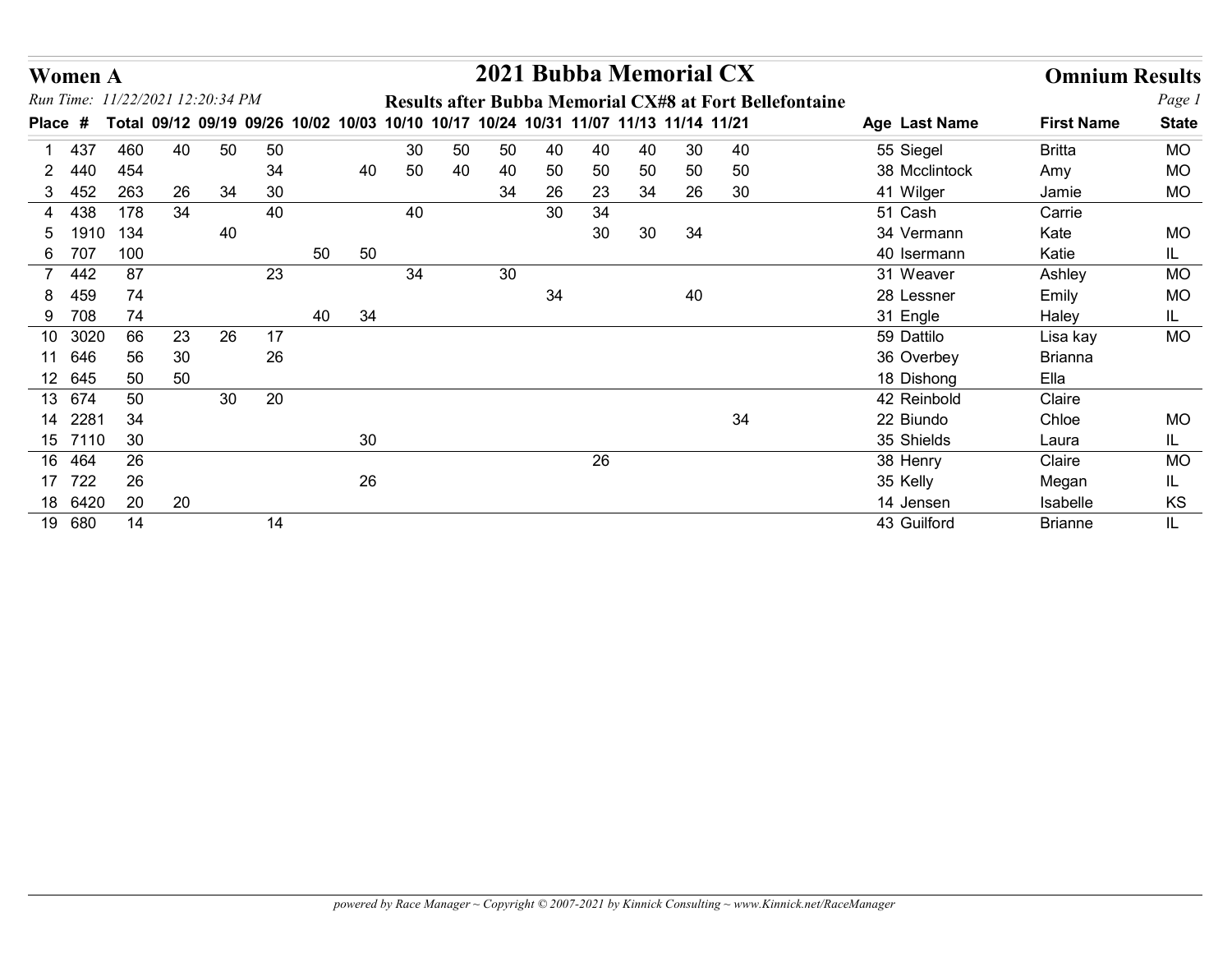|              | <b>Women B</b>           |                                  |          |    |          |    |    |                                                                                     |          |    | 2021 Bubba Memorial CX |          |    |                          |                                                         |                            | <b>Omnium Results</b> |                        |
|--------------|--------------------------|----------------------------------|----------|----|----------|----|----|-------------------------------------------------------------------------------------|----------|----|------------------------|----------|----|--------------------------|---------------------------------------------------------|----------------------------|-----------------------|------------------------|
|              |                          | Run Time: 11/22/2021 12:20:34 PM |          |    |          |    |    |                                                                                     |          |    |                        |          |    |                          | Results after Bubba Memorial CX#8 at Fort Bellefontaine |                            |                       | Page 1                 |
| <b>Place</b> | #                        |                                  |          |    |          |    |    | Total 09/12 09/19 09/26 10/02 10/03 10/10 10/17 10/24 10/31 11/07 11/13 11/14 11/21 |          |    |                        |          |    |                          |                                                         | Age Last Name              | <b>First Name</b>     | <b>State</b>           |
|              | 447                      | 471<br>244                       | 23       | 34 | 40       | 34 |    | 50                                                                                  | 40       | 50 |                        | 50       | 50 | 50                       | 50                                                      | 38 Cushard                 | Courtney              | <b>MO</b>              |
| 3            | 451<br>439               | 207                              | 20       | 26 | 30       |    |    | 34                                                                                  | 30<br>26 | 34 | 30                     | 34<br>23 | 26 | 30<br>34                 | 34<br>40                                                | 33 Crumley<br>26 Lin       | Mary<br>Katherine     | <b>MO</b><br><b>MO</b> |
| 4            |                          | 3050 176                         |          |    | 23       |    |    |                                                                                     | 34       |    | 40                     | 30       |    | 23                       | 26                                                      | 41 Lampe                   | Amy                   | MO                     |
| 5.           | 2280                     | 164                              |          | 40 | 34       |    |    |                                                                                     | 50       |    |                        |          |    | 40                       |                                                         | 22 Biundo                  | Chloe                 | <b>MO</b>              |
| 6.           | -441                     | 154                              |          |    |          |    |    | 40                                                                                  |          | 40 |                        | 20       | 34 | 20                       |                                                         | 54 Bragg                   | Stacy                 | <b>MO</b>              |
|              | 462                      | 146                              | 30       |    |          |    |    |                                                                                     |          |    | 50                     | 40       |    | 26                       |                                                         | 46 Clemens                 | Tonya                 | <b>MO</b>              |
|              |                          | 1650 143                         |          |    |          |    |    |                                                                                     |          | 30 |                        | 26       | 40 | 17                       | 30                                                      | 54 Strahan                 | Amy                   | <b>MO</b>              |
|              | 9 3060<br>749            | 140<br>134                       | 34       | 50 | 50       |    |    |                                                                                     | 23       | 23 | 23                     | 12       | 30 | 12                       | 17                                                      | 39 Jones<br>1 Dust         | Cassie                | MO                     |
| 10           | 11 448                   | 119                              |          | 20 | 14       |    |    | 14                                                                                  | 17       | 20 | 34                     |          |    |                          |                                                         | 52 Martin                  | Maggie<br>Aletta      | <b>MO</b>              |
|              | 12 642                   | 76                               | 26       |    |          | 50 |    |                                                                                     |          |    |                        |          |    |                          |                                                         | 14 Jensen                  | Isabelle              | KS                     |
| 13           | 446                      | 76                               |          |    |          |    |    | 30                                                                                  | 20       |    | 12                     |          |    | 14                       |                                                         | 35 Cooper                  | Olivia                | MO                     |
|              | 14 449                   | 73                               |          |    |          |    |    |                                                                                     | 14       | 17 | 17                     | 9        |    | $\overline{\phantom{a}}$ | 9                                                       | 29 Ayres                   | Chapelle              | <b>MO</b>              |
|              | 15 443                   | 69                               |          |    |          |    |    | 23                                                                                  |          | 14 |                        |          |    | 9                        | 23                                                      | 35 Yanchilina              | Anastasia             | MO                     |
|              | 16 710                   | 60                               |          |    |          | 20 | 40 |                                                                                     |          |    |                        |          |    |                          |                                                         | 29 Wunrow                  | Jacqueline            | IL.                    |
|              | 17 466<br>18 2970        | 60<br>53                         | 17<br>10 | 23 | 26<br>20 |    |    |                                                                                     |          |    |                        | 17       |    |                          |                                                         | 32 Henning<br>44 Van hook  | Christina<br>Katie    | MO<br>MO               |
|              | 19 4520                  | 50                               |          |    |          |    | 50 |                                                                                     |          |    |                        |          |    |                          |                                                         | 41 Wilger                  | Jamie                 | <b>MO</b>              |
|              | 20 641                   | 50                               | 50       |    |          |    |    |                                                                                     |          |    |                        |          |    |                          |                                                         | 21 Schnettgoecke           | Nicolette             |                        |
|              | 21 4070                  | 46                               |          |    |          |    |    |                                                                                     |          | 26 |                        |          |    | 10 <sup>°</sup>          | 10                                                      | 16 mothershead             | cozette               | MO                     |
|              | 22 7111                  | 40                               |          |    |          | 40 |    |                                                                                     |          |    |                        |          |    |                          |                                                         | 35 Shields                 | Laura                 | IL                     |
|              | 23 750                   | 40                               | 40       |    |          |    |    |                                                                                     |          |    |                        |          |    |                          |                                                         | 1 Ramer                    | Lauren                |                        |
|              | 24 456<br>25 436         | 37<br>36                         |          |    |          |    |    | 26                                                                                  |          |    | 14                     |          | 23 |                          |                                                         | 26 Kieback<br>47 Bernstein | Julia<br>Kerrie       | IL.<br>IA              |
|              | 26 3190                  | 34                               |          |    |          |    |    |                                                                                     |          |    | $20\,$                 | 10<br>14 |    |                          |                                                         | 40 Koehler                 | Tracy                 | <b>MO</b>              |
|              | 27 7220                  | 30                               |          |    |          | 30 |    |                                                                                     |          |    |                        |          |    |                          |                                                         | 35 Kelly                   | Megan                 | IL.                    |
|              | 28 671                   | 30                               |          | 30 |          |    |    |                                                                                     |          |    |                        |          |    |                          |                                                         | 31 Pointer                 | Lauren                |                        |
|              | 29 453                   | 28                               |          |    |          |    |    |                                                                                     |          |    |                        |          |    | 8                        | 20                                                      | 33 Wheeler                 | Audrey                | <b>MO</b>              |
|              | 30 461                   | 26                               |          |    |          |    |    |                                                                                     |          |    | 26                     |          |    |                          |                                                         | 19 Seghers                 | Makenna               | <b>MO</b>              |
|              | 31 720                   | 26                               |          |    |          | 26 |    |                                                                                     |          |    |                        |          |    |                          |                                                         | 48 Oswald                  | Anne-Marie            | IL                     |
|              | 32 6860                  | 23                               |          |    |          | 23 |    |                                                                                     |          |    |                        |          |    |                          |                                                         | 13 Moore                   | Isabella              | IL.                    |
|              | 33 445<br>$34 \quad 444$ | 20<br>17                         |          |    |          |    |    | 20<br>17                                                                            |          |    |                        |          |    |                          |                                                         | 1 Burk                     | Susan                 | MO                     |
|              | 35 709                   | 17                               |          |    |          | 17 |    |                                                                                     |          |    |                        |          |    |                          |                                                         | 32 Byron<br>33 McGill      | Aubrey<br>Margaret    | IL.                    |
|              | 36 741                   | 17                               |          |    | 17       |    |    |                                                                                     |          |    |                        |          |    |                          |                                                         | 1 Dickerson                | Mary                  |                        |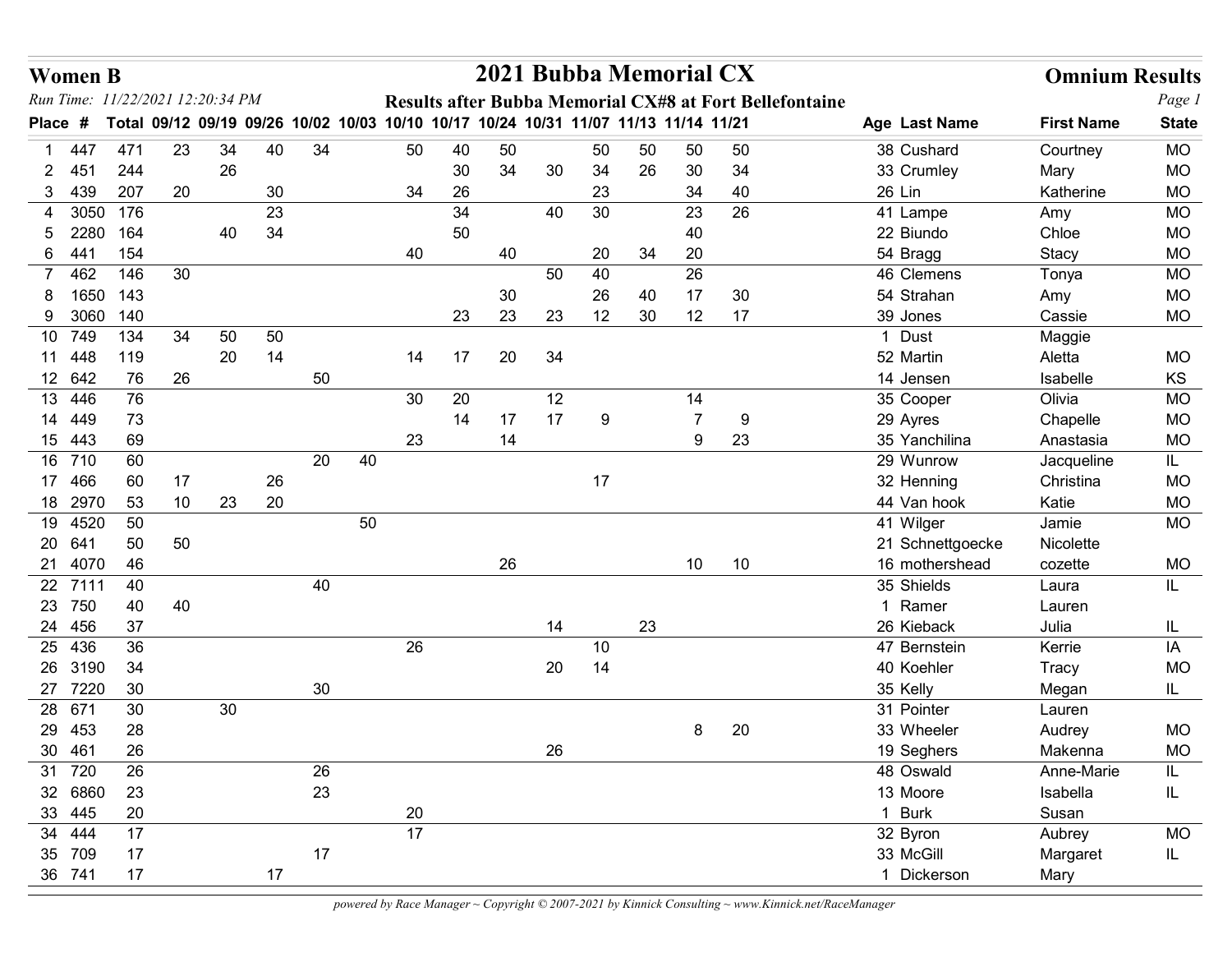| <b>Women B</b>   |                       |                                  |    |                                                                                             |                         |                       |                 |
|------------------|-----------------------|----------------------------------|----|---------------------------------------------------------------------------------------------|-------------------------|-----------------------|-----------------|
|                  |                       |                                  |    | 2021 Bubba Memorial CX                                                                      |                         | <b>Omnium Results</b> |                 |
|                  |                       | Run Time: 11/22/2021 12:20:34 PM |    | Results after Bubba Memorial CX#8 at Fort Bellefontaine                                     |                         |                       | Page 2          |
|                  |                       |                                  |    | Place # Total 09/12 09/19 09/26 10/02 10/03 10/10 10/17 10/24 10/31 11/07 11/13 11/14 11/21 | Age Last Name           | <b>First Name</b>     | <b>State</b>    |
| 37 469           | 14                    |                                  |    | 14                                                                                          | 34 Cooper               | Lory                  | <b>MO</b>       |
| 38 7210          | 14                    |                                  | 14 |                                                                                             | 49 Lim                  | Lisa                  | IL.             |
| 39 747           | 14                    | 14                               |    |                                                                                             | 1 Raineri               | Ragina                |                 |
| 40 468           | 12                    |                                  |    | 12                                                                                          | 53 Rabun                | Peggy                 | <b>MO</b>       |
| 41 634           | 12                    | 12                               |    |                                                                                             | 33 Barber               | Janette               |                 |
| 42 454<br>43 455 | 10<br>$6\phantom{.}6$ |                                  |    | 10<br>$6\overline{6}$                                                                       | 32 Jansen<br>34 Russell | Kaitlynn<br>Anna      | MO<br><b>MO</b> |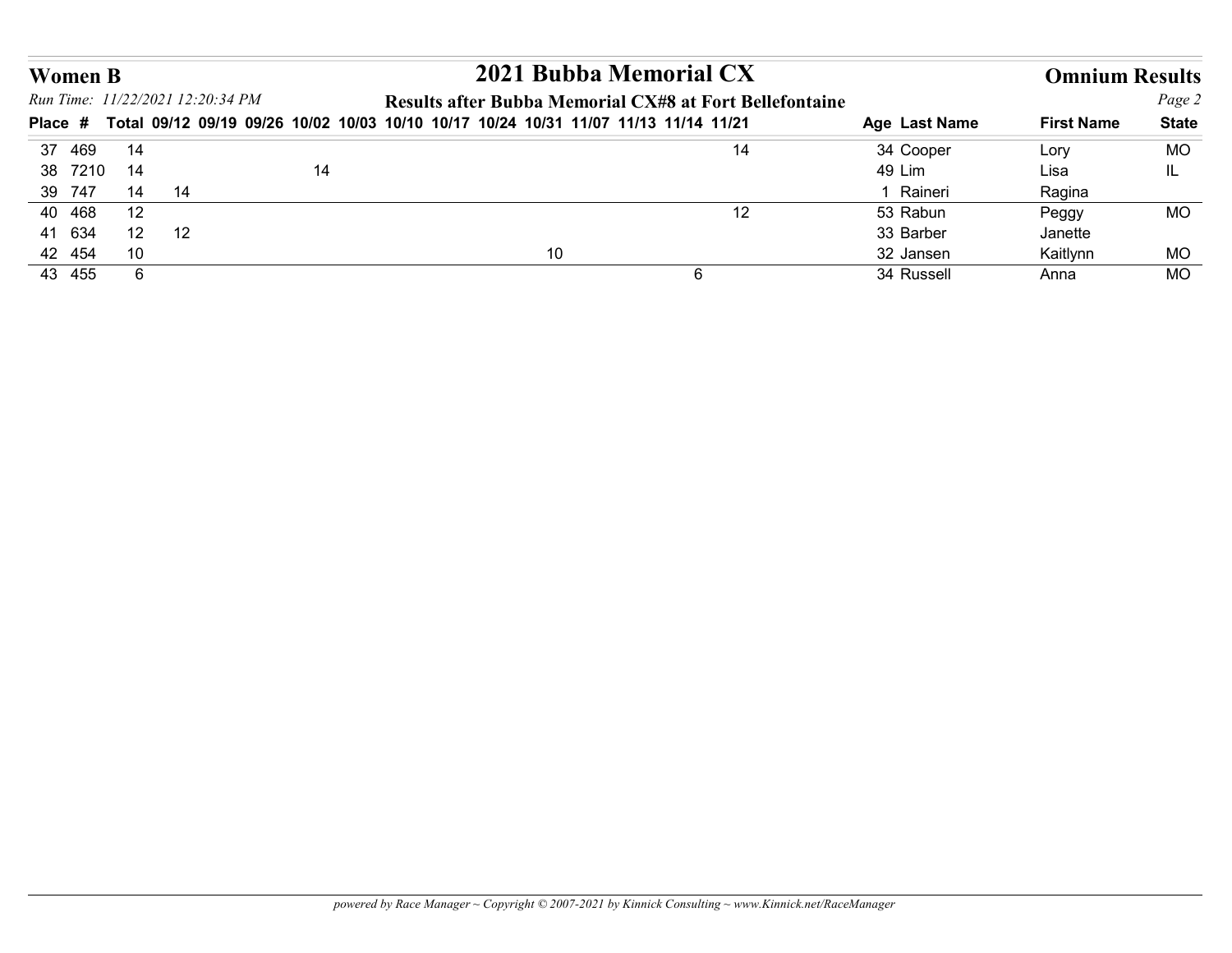| <b>C</b> Race        |                                  |                |                |                |                                                                                     |          |         |              |                | 2021 Bubba Memorial CX   |                |                   |                 |                                                         |                          | <b>Omnium Results</b> |                        |
|----------------------|----------------------------------|----------------|----------------|----------------|-------------------------------------------------------------------------------------|----------|---------|--------------|----------------|--------------------------|----------------|-------------------|-----------------|---------------------------------------------------------|--------------------------|-----------------------|------------------------|
|                      | Run Time: 11/22/2021 12:20:34 PM |                |                |                |                                                                                     |          |         |              |                |                          |                |                   |                 | Results after Bubba Memorial CX#8 at Fort Bellefontaine |                          |                       | Page 1                 |
| Place #              |                                  |                |                |                | Total 09/12 09/19 09/26 10/02 10/03 10/10 10/17 10/24 10/31 11/07 11/13 11/14 11/21 |          |         |              |                |                          |                |                   |                 |                                                         | Age Last Name            | <b>First Name</b>     | <b>State</b>           |
| 153                  | 339                              | 30             | 34             | 10             |                                                                                     |          | 40      | 34           | 26             | 40                       | 34             | 40                | 34              | 17                                                      | 27 Bakus                 | Alex                  | <b>MO</b>              |
| 163<br>2<br>159<br>3 | 245<br>182                       | 40             | 17<br>40       | 17             |                                                                                     |          | 23      | 30<br>40     | 14<br>12       | 20<br>50                 | 14             | 50                | 30              | 30                                                      | 54 Monjauze<br>27 Meyer  | Marc<br>Stephan       | <b>MO</b><br><b>MO</b> |
| 4 177                | 175                              | 6              | 23             | 3              |                                                                                     |          | 30      | 12           |                | 6                        | 17             | 26                | 26              | 26                                                      | 55 Biundo                | Vito                  | <b>MO</b>              |
| 3160<br>5            | 131                              | 8              |                | 6              |                                                                                     |          |         |              | 30             |                          |                | 30                | 23              | 34                                                      | 55 Jones                 | Lenny                 | <b>MO</b>              |
| 9200<br>6            | 100                              | 50             |                | 50             |                                                                                     |          |         |              |                |                          |                |                   |                 |                                                         | 19 Lawrence              | Deron                 | <b>MO</b>              |
| 189<br>7             | 100                              | 10             | 10             | 30             |                                                                                     |          |         | 50           |                |                          |                |                   |                 |                                                         | 38 Vallis                | Robin                 | <b>MO</b>              |
| 8200<br>8            | 100                              | 34             | 26             | 40             |                                                                                     |          |         |              |                |                          |                |                   |                 |                                                         | 35 Bourbonnais           | Jack                  | <b>MO</b>              |
| 161<br>9             | 93                               |                |                |                |                                                                                     |          |         |              | 9              | 34                       | 50             |                   |                 |                                                         | 29 Hess                  | Austin                | <b>MO</b>              |
| 10 860               | 92                               |                |                |                |                                                                                     |          | 34      |              |                | 26                       |                |                   | 12              | 20                                                      | 53 Martin                | Robert                | <b>MO</b>              |
| 11 688<br>12 627     | 90<br>87                         | 23             | 12             | 26             | 50                                                                                  | 40<br>26 |         |              |                |                          |                |                   |                 |                                                         | 28 Wunrow<br>46 Hagedorn | Stephen<br>David      | IL.                    |
| 13<br>181            | 86                               |                |                |                |                                                                                     |          |         |              |                |                          | 23             | 23                | 40              |                                                         | 46 Breslin               | David                 | <b>MO</b>              |
| 168<br>14            | 86                               |                |                | $\overline{7}$ |                                                                                     |          | 14      |              |                |                          |                | 34                | $20\,$          | 10                                                      | 38 Glenn                 | Devin                 | <b>MO</b>              |
| 15 689               | 84                               |                |                |                | 34                                                                                  | 50       |         |              |                |                          |                |                   |                 |                                                         | 32 Deutchman             | Aaron                 | IA                     |
| 16 208               | 80                               | $\overline{2}$ |                | 8              | 23                                                                                  | 17       |         |              |                | 10                       |                | 20                |                 |                                                         | 27 Kieback               | Scott                 | IL.                    |
| 17 155               | 79                               |                |                |                |                                                                                     |          | 20      |              |                |                          | 9              |                   |                 | 50                                                      | 31 Johnson               | Matt                  | MO                     |
| 18 186               | 72                               |                | $\overline{5}$ |                |                                                                                     |          |         | 14           | 8              |                          | 20             |                   | 17              | $\,8\,$                                                 | 42 marcotte              | adam                  | <b>MO</b>              |
| 19 193<br>20 1000    | 70<br>69                         |                |                |                |                                                                                     |          | 26      |              | 23             | 17                       | $30\,$         | $17$              |                 |                                                         | 54 Botts<br>38 Kahle     | Sam<br>Matt           | <b>MO</b><br><b>MO</b> |
| 21 2740              | 67                               |                |                |                |                                                                                     |          |         | $26\,$<br>23 |                | $\boldsymbol{9}$         |                |                   | 14              | 14                                                      | 53 Beauvais              | Jay                   | $MO$                   |
| 22 176               | 56                               | $\overline{4}$ |                |                |                                                                                     |          | 17      | 6            | 10             | $\overline{2}$           |                | $12 \overline{ }$ | $5\phantom{.0}$ |                                                         | 37 Helvey                | John                  | <b>MO</b>              |
| 23 213               | 54                               |                |                |                |                                                                                     |          |         |              |                | 14                       | 40             |                   |                 |                                                         | 39 MEADOWS               | <b>COLIN</b>          | <b>MO</b>              |
| 24 217               | 50                               |                |                |                |                                                                                     |          |         |              |                |                          |                |                   | 50              |                                                         | 16 Istvan                | Jens                  | <b>MO</b>              |
| 25 3970              | 50                               |                |                |                |                                                                                     |          |         |              | 50             |                          |                |                   |                 |                                                         | 14 Lembke                | Carter                | <b>MO</b>              |
| 26 162               | 50                               |                |                |                |                                                                                     |          | 50      |              |                |                          |                |                   |                 |                                                         | 26 Schott                | Greg                  | MO                     |
| 27 1040              | 50                               |                | 50             |                |                                                                                     |          |         |              |                |                          |                |                   |                 |                                                         | 1 Snawder                | <b>Nick</b>           |                        |
| 28 4370<br>29 173    | 46<br>46                         |                |                |                |                                                                                     |          | -1<br>9 | 10           | $\mathfrak{S}$ | $30\,$<br>$\overline{4}$ |                | 14                |                 | $\sqrt{5}$<br>$\,6\,$                                   | 55 Siegel<br>44 Kiel     | <b>Britta</b><br>Ben  | MO<br><b>MO</b>        |
| 30 691               | 44                               |                |                |                | 10                                                                                  | 34       |         |              |                |                          |                |                   | 10              |                                                         | 63 Brown                 | Chris                 | IL.                    |
| 31 2900              | 44                               |                | 30             |                |                                                                                     |          |         |              |                |                          | $\overline{7}$ |                   | $\overline{7}$  |                                                         | 47 Collier               | Tom                   | MO                     |
| 32 2891              | 44                               |                | 20             |                |                                                                                     |          |         |              |                | 12                       | 12             |                   |                 |                                                         | 63 Braet                 | Dana                  | <b>MO</b>              |
| 33 185               | 42                               |                |                |                |                                                                                     |          |         | 17           | 6              |                          | $\sqrt{5}$     |                   | 6               | $\overline{7}$                                          | 55 Dooley                | Timothy               | MO                     |
| 34 230               | 40                               |                |                |                |                                                                                     |          |         |              |                |                          |                |                   |                 | 40                                                      | 41 Landsness             | Eric                  |                        |
| 35 3990              | 40                               |                |                |                |                                                                                     |          |         |              | 40             |                          |                |                   |                 |                                                         | 14 Johnson               | Riley                 | MO                     |
| 36 7011              | 40                               |                |                |                | 40                                                                                  |          |         |              |                |                          |                |                   |                 |                                                         | 48 Johnson               | Daniel                | IL.                    |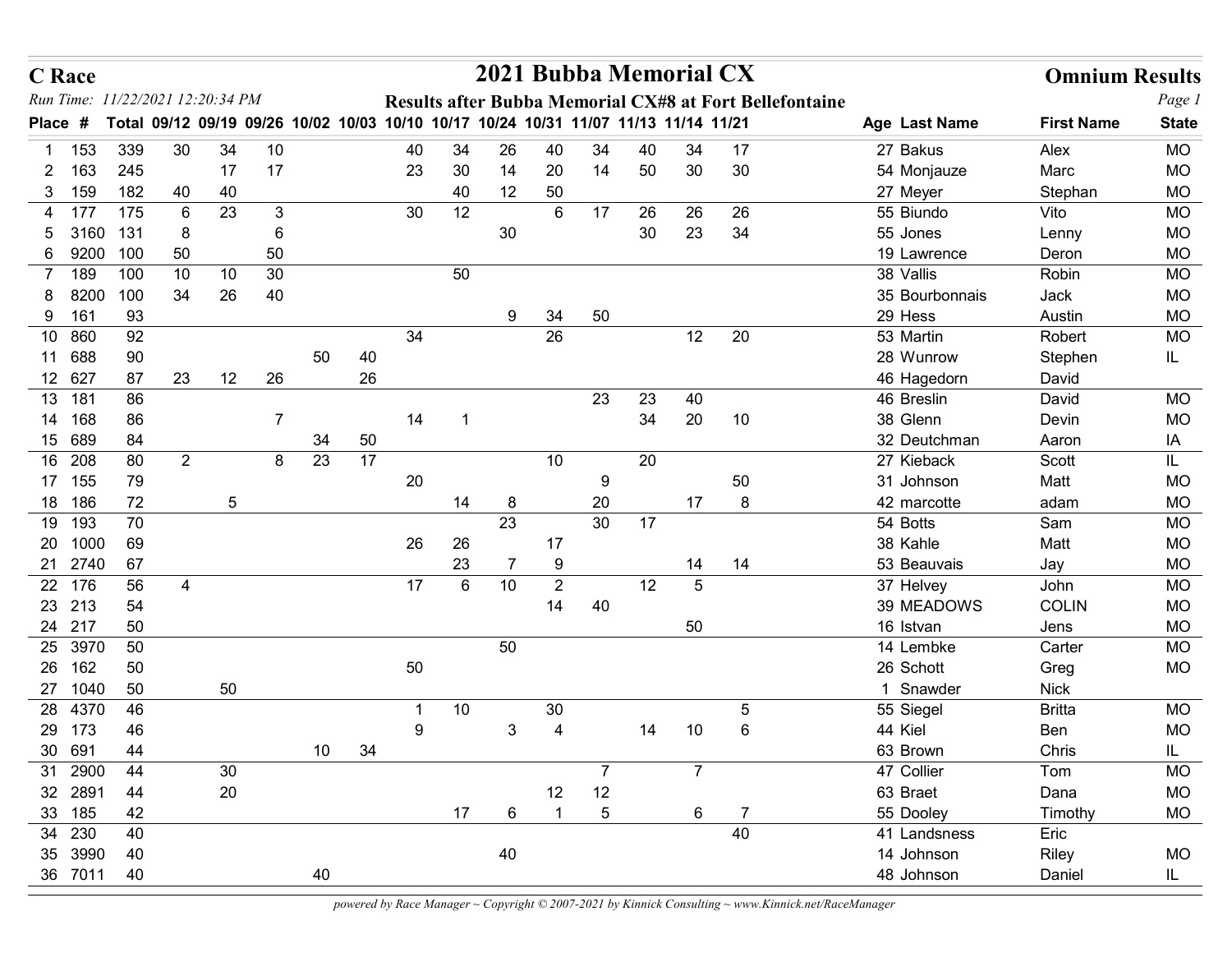| <b>C</b> Race                    |          |    |                |                  |                |                 |    |                |    |                |                |   | 2021 Bubba Memorial CX                                                              |                                                         |                          | <b>Omnium Results</b> |                  |
|----------------------------------|----------|----|----------------|------------------|----------------|-----------------|----|----------------|----|----------------|----------------|---|-------------------------------------------------------------------------------------|---------------------------------------------------------|--------------------------|-----------------------|------------------|
| Run Time: 11/22/2021 12:20:34 PM |          |    |                |                  |                |                 |    |                |    |                |                |   |                                                                                     | Results after Bubba Memorial CX#8 at Fort Bellefontaine |                          |                       | Page 2           |
| Place #                          |          |    |                |                  |                |                 |    |                |    |                |                |   | Total 09/12 09/19 09/26 10/02 10/03 10/10 10/17 10/24 10/31 11/07 11/13 11/14 11/21 |                                                         | Age Last Name            | <b>First Name</b>     | <b>State</b>     |
| 37 656                           | 40       | 9  | 8              | 23               |                |                 |    |                |    |                |                |   |                                                                                     |                                                         | 38 Zipprich              | Josh                  |                  |
| 38 197<br>39 743                 | 34<br>34 |    |                | 34               |                |                 |    |                | 34 |                |                |   |                                                                                     |                                                         | 30 linn<br>1 Lagrand     | jacob<br>Charles      | <b>MO</b>        |
| 40 653                           | 34       |    | 14             | 20               |                |                 |    |                |    |                |                |   |                                                                                     |                                                         | 48 Schellenberger        | Kurt                  |                  |
| 41 212                           | 33       |    |                |                  |                |                 |    |                |    | $\overline{7}$ | 26             |   |                                                                                     |                                                         | 46 Bruce                 | Ryan                  | MO               |
| 42 3040                          | 33       |    |                |                  |                |                 |    |                |    |                | 10             |   | 23                                                                                  |                                                         | 35 Kempa                 | August                | <b>MO</b>        |
| 43 201                           | 33       |    | $7^{\circ}$    | $\boldsymbol{9}$ |                |                 |    |                | 17 |                |                |   |                                                                                     |                                                         | 47 Cawein                | Joe                   | <b>MO</b>        |
| 44 7530                          | 30       |    |                |                  |                | 30              |    |                |    |                |                |   |                                                                                     |                                                         | 1 Legrand                | Charles               |                  |
| 45 690<br>46 167                 | 30<br>28 |    |                |                  | 30             |                 | 5  |                |    | 23             |                |   |                                                                                     |                                                         | 30 Matson<br>61 Wise     | Michael<br>Mike       | IL.<br><b>MO</b> |
| 47 694                           | 26       |    |                |                  | 26             |                 |    |                |    |                |                |   |                                                                                     |                                                         | 38 Stuck                 | Eric                  | IL.              |
| 48 1110                          | 26       | 26 |                |                  |                |                 |    |                |    |                |                |   |                                                                                     |                                                         | 42 Bart Jr               | Robert                | <b>MO</b>        |
| 49 219                           | 26       |    |                |                  | 14             | 12              |    |                |    |                |                |   |                                                                                     |                                                         | 56 Peraud                | Rich                  | MO               |
| 175<br>50                        | 25       |    |                |                  |                |                 | 4  | 9              |    |                |                |   | $\overline{2}$<br>9                                                                 |                                                         | 17 Reichenbach           | Joachim               | <b>MO</b>        |
| 51 693                           | 24       |    |                |                  | 17             | $\overline{7}$  |    |                |    |                |                |   |                                                                                     |                                                         | 43 Stanford              | David                 | IL.              |
| 52 156<br>53 754                 | 24<br>23 |    |                |                  |                | 23              | 8  | 8              |    |                |                | 8 |                                                                                     |                                                         | 61 Holman<br>1 Urbaniak  | Darryl                | MO               |
| 54 2940                          | 22       | 7  | 6              |                  |                |                 |    |                |    | 3              | 3              |   | $\mathbf{3}$                                                                        |                                                         | 47 Rowold                | Douglas<br>David      | MO               |
| 55 655                           | 21       |    | $9\,$          | $12$             |                |                 |    |                |    |                |                |   |                                                                                     |                                                         | 33 Palazzolo             | Thomas                |                  |
| 56 191                           | 20       |    |                |                  |                |                 |    | $20\,$         |    |                |                |   |                                                                                     |                                                         | 34 Vermann               | Kate                  | MO               |
| 57 198                           | 20       |    |                |                  |                |                 |    |                | 20 |                |                |   |                                                                                     |                                                         | 27 mathews               | john                  | MO               |
| 58 717                           | 20       |    |                |                  |                | 20              |    |                |    |                |                |   |                                                                                     |                                                         | 41 Wodika                | Ben                   |                  |
| 59 739<br>60 890                 | 20<br>20 | 20 |                |                  | 20             |                 |    |                |    |                |                |   |                                                                                     |                                                         | 49 Bertrand<br>39 Warren | Ryan Edwards<br>Ryan  | IL.<br>IL.       |
| 61 154                           | 19       |    |                |                  |                |                 | 10 | $\overline{7}$ |    |                |                |   | $\overline{2}$                                                                      |                                                         | 51 Denham                | Curtis                | MO               |
| 62 220                           | 18       |    |                |                  |                |                 |    |                |    |                | $6\phantom{.}$ |   | 12                                                                                  |                                                         | 36 Kemmis                | Michael               | <b>MO</b>        |
| 63 6014                          | 17       | 17 |                |                  |                |                 |    |                |    |                |                |   |                                                                                     |                                                         | 26 Lowe                  | Alan                  |                  |
| 64 2790                          | 17       |    | -1             | $\overline{2}$   |                | 14              |    |                |    |                |                |   |                                                                                     |                                                         | 42 Fries                 | Colin                 | IL.              |
| 65 660                           | 17       |    | $\overline{2}$ | $\sqrt{5}$       |                | 10              |    |                |    |                |                |   |                                                                                     |                                                         | 42 Jurgena               | Christopher           |                  |
| 66 659<br>67 751                 | 16<br>15 | 12 | $\overline{4}$ |                  | $\overline{7}$ | $\,8\,$         |    |                |    |                |                |   |                                                                                     |                                                         | 21 Roberts<br>1 Schmitz  | Jeremy<br>Jeff        |                  |
| 68 6520                          | 14       |    |                | 14               |                |                 |    |                |    |                |                |   |                                                                                     |                                                         | 30 Dickerson             | Jared                 |                  |
| 69 6015                          | 14       | 14 |                |                  |                |                 |    |                |    |                |                |   |                                                                                     |                                                         | 49 Frazier               | Eric                  |                  |
| 70 174                           | 14       |    |                |                  |                |                 | 12 | $\overline{2}$ |    |                |                |   |                                                                                     |                                                         | 52 Chase                 | Matthew               | MO               |
| 71 203                           | 14       |    |                |                  |                | $5\phantom{.0}$ |    |                |    |                |                | 9 |                                                                                     |                                                         | 31 Naylor                | Mike                  | IL.              |
| 72 164                           | 14       |    |                |                  |                |                 | 6  |                |    |                |                |   |                                                                                     |                                                         | 28 Spudich               | <b>Bradley</b>        | MO               |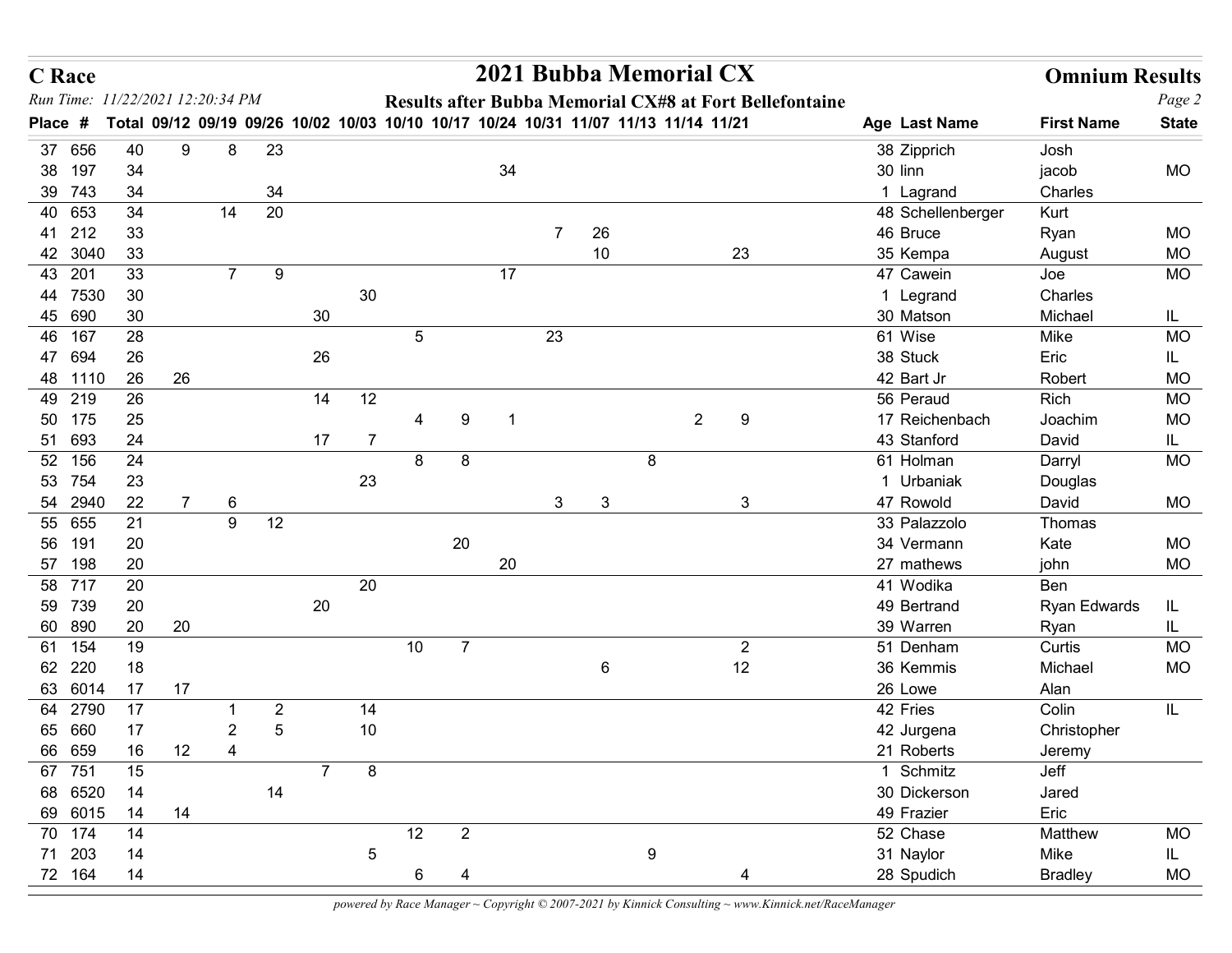| <b>C</b> Race       |                            |                                                                                     |   |            |                |                |                |            |                 | 2021 Bubba Memorial CX                                         |                            | <b>Omnium Results</b> |                 |
|---------------------|----------------------------|-------------------------------------------------------------------------------------|---|------------|----------------|----------------|----------------|------------|-----------------|----------------------------------------------------------------|----------------------------|-----------------------|-----------------|
|                     |                            | Run Time: 11/22/2021 12:20:34 PM                                                    |   |            |                |                |                |            |                 | <b>Results after Bubba Memorial CX#8 at Fort Bellefontaine</b> |                            |                       | Page 3          |
| Place #             |                            | Total 09/12 09/19 09/26 10/02 10/03 10/10 10/17 10/24 10/31 11/07 11/13 11/14 11/21 |   |            |                |                |                |            |                 |                                                                | Age Last Name<br>15 Merlin | <b>First Name</b>     | <b>State</b>    |
| 73 194<br>74 734    | 13<br>12                   |                                                                                     |   | 12         |                |                |                |            |                 | 9                                                              | 41 Martin                  | Sawyer<br>Monte       | <b>MO</b>       |
| 75 195              | 10                         |                                                                                     |   |            |                |                |                |            | 10              |                                                                | 44 Gulseth                 | Luther                | <b>MO</b>       |
| 76 204              | 10                         |                                                                                     |   |            |                |                | $\overline{2}$ |            |                 | 8                                                              | 52 Marsh                   | Thomas                | MO              |
| 77 178              | 10                         |                                                                                     |   |            |                | 3              |                |            | 3               | $\boldsymbol{4}$                                               | 35 Valenti                 | Tony                  | <b>MO</b>       |
| 78 719              | $9\,$                      |                                                                                     |   |            | 9              |                |                |            |                 |                                                                | 48 Colombo                 | Robert                | IL              |
| 79 6870             | 9                          |                                                                                     |   | 9          |                |                |                |            |                 |                                                                | 15 Curtis                  | Andrew                | IL              |
| 80 1030             | 8                          |                                                                                     |   |            |                |                |                |            | 8               |                                                                | 33 Varner                  | Robert                | MO              |
| 81 207<br>82 692    | 8<br>8                     |                                                                                     |   | 8          |                |                |                | 8          |                 |                                                                | 57 Linhares<br>35 Eckman   | thomas<br>Bill        | MO              |
| 83 169              | $\overline{7}$             |                                                                                     |   |            |                | $\overline{7}$ |                |            |                 |                                                                | 33 Wash                    | Justin                | ΙA<br>MO        |
| 84 188              | $\overline{7}$             |                                                                                     |   |            |                |                |                |            | $\overline{7}$  |                                                                | 59 Sweetin                 | Shawn                 | <b>MO</b>       |
| 85 670              |                            | 3                                                                                   | 4 |            |                |                |                |            |                 |                                                                | 34 Custer                  | Jacob                 |                 |
| 86 160              | $\,6$                      |                                                                                     |   |            |                |                |                |            | $6\phantom{.}6$ |                                                                | 60 Miller                  | James                 | <b>MO</b>       |
| 87 6390             | $\,6\,$                    |                                                                                     |   |            | 6              |                |                |            |                 |                                                                | 45 Harp                    | Tom                   |                 |
| 88 7030             | $\,6\,$                    |                                                                                     |   | 6          |                |                |                |            |                 |                                                                | 46 Curtis                  | Robert                | IL.             |
| 89 4030             | $\,6$                      |                                                                                     |   |            |                |                |                | $\sqrt{5}$ |                 |                                                                | 17 Baugh                   | Logan                 | <b>MO</b>       |
| 90 190<br>91 4390   | $\,6\,$<br>$\sqrt{5}$      |                                                                                     |   |            |                | 5              |                |            | $5\phantom{.0}$ |                                                                | 31 Slavich<br>26 Lin       | Joe<br>Katherine      | MO<br><b>MO</b> |
| 92 196              | $\sqrt{5}$                 |                                                                                     |   |            |                |                | $\sqrt{5}$     |            |                 |                                                                | 45 Kshirsagar              | Shashi                | MO              |
| 93 696              | $\sqrt{5}$                 |                                                                                     |   | $\sqrt{5}$ |                |                |                |            |                 |                                                                | 33 Shallow                 | Christopher           | IL.             |
| 94 758              | $\sqrt{5}$                 | $\sqrt{5}$                                                                          |   |            |                |                |                |            |                 |                                                                | 1 Montauie                 | Marc                  |                 |
| 95 3201             | 4                          |                                                                                     |   |            |                |                |                |            |                 |                                                                | 40 Maher                   | Shawn                 | MO              |
| 96 223              | 4                          |                                                                                     |   |            |                |                |                |            | 4               |                                                                | 30 Chisum                  | Aaron                 |                 |
| 97 6180             | 4                          |                                                                                     |   |            | $\overline{4}$ |                |                |            |                 |                                                                | 12 Hagedorn                | Grady                 |                 |
| 98 752              | 4                          |                                                                                     |   |            |                |                |                |            |                 |                                                                | 1 Oehmen                   | Travis                |                 |
| 99 4590             | $\sqrt{3}$                 |                                                                                     |   |            |                |                |                |            |                 | $\mathsf 3$                                                    | 28 Lessner<br>42 Tebb      | Emily                 | MO              |
| 100 166<br>101 6070 | $\sqrt{3}$<br>$\mathbf{3}$ | $\mathbf{3}$                                                                        |   |            |                | $\mathbf{3}$   |                |            |                 |                                                                | 33 Hentrich                | Zach<br>Steve         | <b>MO</b>       |
| 102 3350            | $\overline{2}$             |                                                                                     |   |            |                |                |                |            | $\overline{2}$  |                                                                | 51 Kohanyi                 | Dennis                | MO              |
| 103 158             | $\sqrt{2}$                 |                                                                                     |   |            |                | $\overline{2}$ |                |            |                 |                                                                | 15 Merlin                  | Sawyer                | MO              |
| 104 222             |                            |                                                                                     |   |            |                |                |                |            |                 |                                                                | 30 Ammann                  | Nicholas              | <b>MO</b>       |
| 105 183             |                            |                                                                                     |   |            |                |                |                |            | $\mathbf{1}$    |                                                                | 24 Krausz                  | Thomas                | IL.             |
| 106 609             | $\blacktriangleleft$       | -1                                                                                  |   |            |                |                |                |            |                 |                                                                | 45 Bolerjack               | Graham                |                 |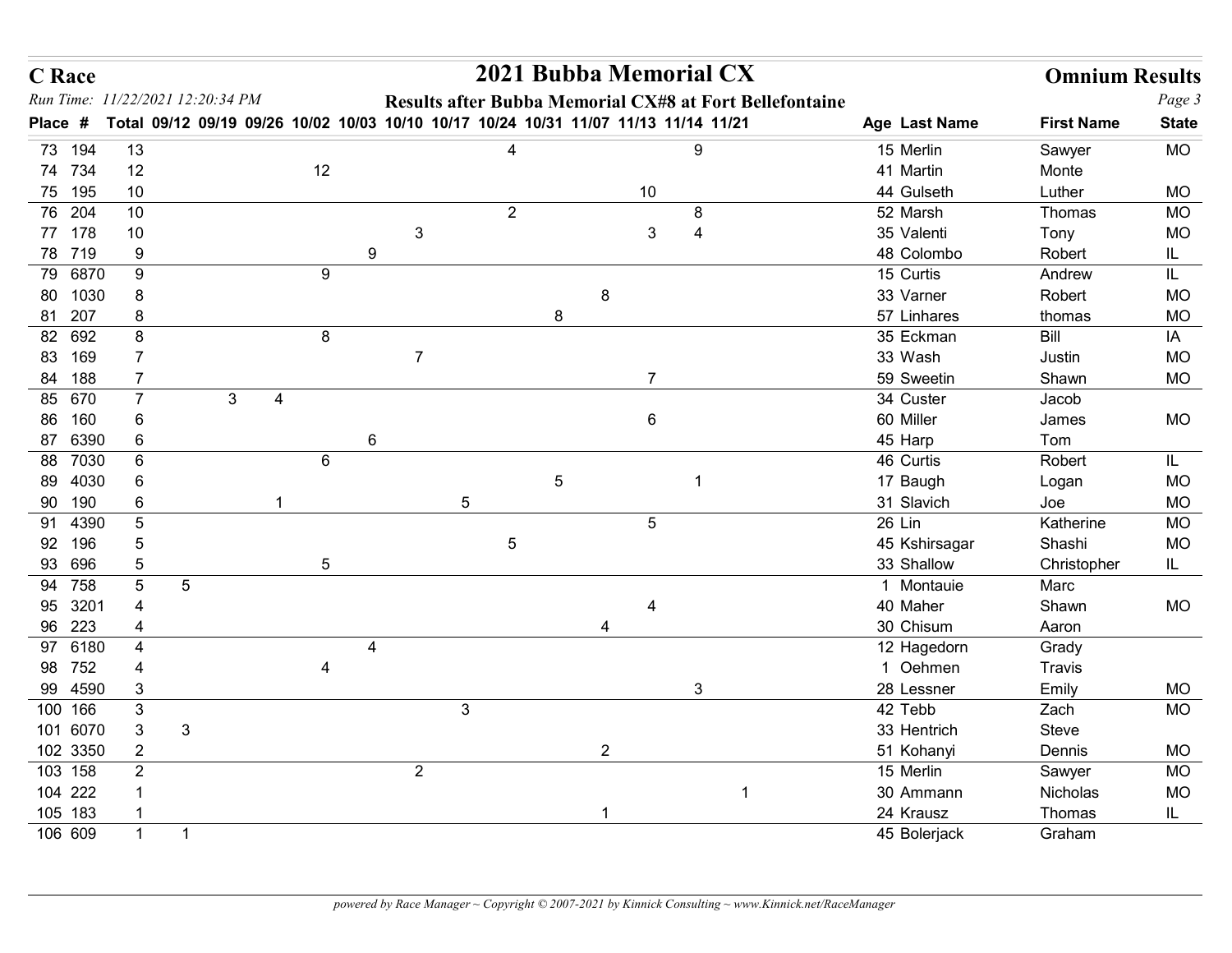| <b>B</b> Race          |                  |            |          |                        |          |    |    |                                                                                     |                |         | 2021 Bubba Memorial CX |                |                 |                 |                                                                |                            | <b>Omnium Results</b> |                        |
|------------------------|------------------|------------|----------|------------------------|----------|----|----|-------------------------------------------------------------------------------------|----------------|---------|------------------------|----------------|-----------------|-----------------|----------------------------------------------------------------|----------------------------|-----------------------|------------------------|
| Run Time:              |                  |            |          | 11/22/2021 12:20:34 PM |          |    |    |                                                                                     |                |         |                        |                |                 |                 | <b>Results after Bubba Memorial CX#8 at Fort Bellefontaine</b> |                            |                       | Page 1                 |
| Place #                |                  |            |          |                        |          |    |    | Total 09/12 09/19 09/26 10/02 10/03 10/10 10/17 10/24 10/31 11/07 11/13 11/14 11/21 |                |         |                        |                |                 |                 |                                                                | Age Last Name              | <b>First Name</b>     | <b>State</b>           |
| 83                     |                  | 391        |          | 34                     | 50       | 30 |    | 40                                                                                  | 50             | 34      | 17                     | 12             | 34              | 40              | 50                                                             | 35 Roeleveld               | Matthew               | <b>MO</b>              |
| $2 \quad 332'$<br>3 92 |                  | 258<br>161 | 17<br>40 | 30                     | 14<br>34 |    | 50 | 23                                                                                  | 34             | 9<br>30 | 26                     | 6              | 50              | 30              | 26                                                             | 42 Beals<br>19 Lawrence    | Joseph<br>Deron       | MO<br><b>MO</b>        |
| 4 93                   |                  | 151        | 30       | 17                     | 10       |    |    | 20                                                                                  | 8              |         | 14                     | 14             | 12 <sub>2</sub> | 14              | 12                                                             | 36 Webster                 | Chris                 | <b>MO</b>              |
| 97<br>5                |                  | 137        |          |                        |          |    |    |                                                                                     | 26             |         | 34                     | 17             | 40              | 20              |                                                                | 40 Link                    | Michael               | <b>MO</b>              |
| 88<br>6                |                  | 133        |          | 23                     | $30\,$   |    |    | 50                                                                                  | 30             |         |                        |                |                 |                 |                                                                | 43 Webb                    | Keith                 | <b>MO</b>              |
| 7 80                   |                  | 130        |          |                        |          |    |    | 2                                                                                   | 14             | 20      | 30                     | 30             |                 | 34              |                                                                | 40 lysdahl                 | zach                  | IL.                    |
|                        | 397 <sup>7</sup> | 120        |          |                        |          |    |    |                                                                                     |                |         |                        | 40             |                 | 50              | 30                                                             | 14 Lembke                  | Carter                | <b>MO</b>              |
| 9 111                  |                  | 111        |          | 9                      | 12       |    | 26 |                                                                                     |                |         | 10                     | $\overline{7}$ | 20              | 10 <sup>°</sup> | 17                                                             | 42 Bart Jr                 | Robert                | MO                     |
| 10 91                  |                  | 107        |          |                        |          |    |    | 26                                                                                  | 17             | 12      | 12                     | 20             | 14              | 6               |                                                                | 44 Roberts                 | Daniel                | <b>MO</b>              |
| 11 2870<br>12 1970     |                  | 100<br>97  | 34       | 26                     | 40       |    |    |                                                                                     |                |         | 40                     | 34             |                 | 23              |                                                                | 42 Tangeman<br>30 linn     | Zachary<br>jacob      | <b>MO</b><br><b>MO</b> |
| 13 94                  |                  | 94         |          |                        |          |    |    | 34                                                                                  | 12             | 14      | $\overline{2}$         |                |                 | 26              | 6                                                              | 40 Berla                   | Bert                  | MO                     |
| 14 1620                |                  | 90         |          |                        |          |    |    |                                                                                     | 40             |         | 50                     |                |                 |                 |                                                                | 26 Schott                  | Greg                  | <b>MO</b>              |
| 15 649                 |                  | 90         |          | 40                     |          | 50 |    |                                                                                     |                |         |                        |                |                 |                 |                                                                | 33 Smith                   | Phillip               | IL.                    |
| 16 87                  |                  | 90         |          |                        |          |    |    | 10                                                                                  | $\mathbf{3}$   | 23      | $\overline{7}$         | 5              | 26              | $\overline{7}$  | 9                                                              | 57 Olsen                   | Gregory               | <b>MO</b>              |
| 17 118                 |                  | 84         |          |                        |          |    |    |                                                                                     |                |         |                        | 50             |                 |                 | 34                                                             | 14 Child                   | Rowan                 | MO                     |
| 18 101                 |                  | 77         | 23       | 8                      |          |    |    |                                                                                     | 5 <sup>5</sup> | 26      | $6\phantom{.}6$        |                |                 | 9               |                                                                | 50 Kobush                  | Travis                |                        |
| 19 117                 |                  | 76         | 50       |                        |          |    |    |                                                                                     |                |         |                        | 26             |                 |                 |                                                                | 36 Attebury                | <b>Brad</b>           | IL.                    |
| 20 103                 |                  | 69<br>66   |          |                        |          |    |    | 17                                                                                  | 6              |         |                        | 23             |                 |                 | 40<br>$\overline{7}$                                           | 33 Varner<br>39 Warren     | Robert                | <b>MO</b>              |
| 21 89<br>22 82         |                  | 65         |          | 14                     | $20\,$   | 26 | 34 |                                                                                     | 4              |         | 8                      |                |                 |                 |                                                                | 35 Bourbonnais             | Ryan<br>Jack          | IL.<br><b>MO</b>       |
| 23 84                  |                  | 65         |          | 20                     | 8        |    |    | 12                                                                                  | 9              |         | $9\,$                  |                |                 | 3               | $\overline{4}$                                                 | 31 Gonzalez                | Luisalberto           | MO                     |
| 24 95                  |                  | 61         |          |                        |          |    |    | 14                                                                                  | 23             |         |                        | 9              |                 | 5               | 10                                                             | 35 Petty                   | Andrew                | <b>MO</b>              |
| 25 1890                |                  | 58         |          |                        |          |    |    |                                                                                     |                |         | 20                     |                | $30\,$          |                 | 8                                                              | 38 Vallis                  | Robin                 | <b>MO</b>              |
| 26 90                  |                  | 56         |          |                        |          |    |    | $\overline{4}$                                                                      | $\overline{2}$ |         | $\overline{5}$         | $\overline{2}$ | 17              | 12              | 14                                                             | 47 May                     | Simon                 | <b>MO</b>              |
| 27 1300                |                  | 50         |          |                        |          |    |    |                                                                                     |                | 50      |                        |                |                 |                 |                                                                | 33 Grman                   | Alexander             | MO                     |
| 28 746                 |                  | 50         |          | 50                     |          |    |    |                                                                                     |                |         |                        |                |                 |                 |                                                                | 1 Graeves                  | <b>Drew</b>           |                        |
| 29 113                 |                  | 48         |          |                        |          |    |    |                                                                                     |                |         | 23                     | 8              |                 | 17              |                                                                | 37 bockting                | Benji                 | MO                     |
| 30 603<br>31 81        |                  | 47<br>45   | 14       | 10                     | 23       |    |    | 8                                                                                   | 7              |         | 4                      | $\mathbf{3}$   | 23              |                 |                                                                | 35 Pulvirenti<br>40 Person | Todd<br>Andrew        | <b>MO</b>              |
| 32 2981                |                  | 40         |          |                        |          |    |    |                                                                                     |                | 40      |                        |                |                 |                 |                                                                | 40 henry                   | peat                  | <b>MO</b>              |
| 33 6880                |                  | 40         |          |                        |          |    | 40 |                                                                                     |                |         |                        |                |                 |                 |                                                                | 28 Wunrow                  | Stephen               | IL.                    |
| 34 731                 |                  | 40         |          |                        |          | 40 |    |                                                                                     |                |         |                        |                |                 |                 |                                                                | 17 Ptaszek                 | Adam                  | IL.                    |
| 35 2840                |                  | 38         | 26       | 12                     |          |    |    |                                                                                     |                |         |                        |                |                 |                 |                                                                | 63 Schwantner              | James                 | MO                     |
| 36 105                 |                  | 37         |          |                        |          |    |    |                                                                                     | 20             | 17      |                        |                |                 |                 |                                                                | 21 Briggs                  | Robert                | MA                     |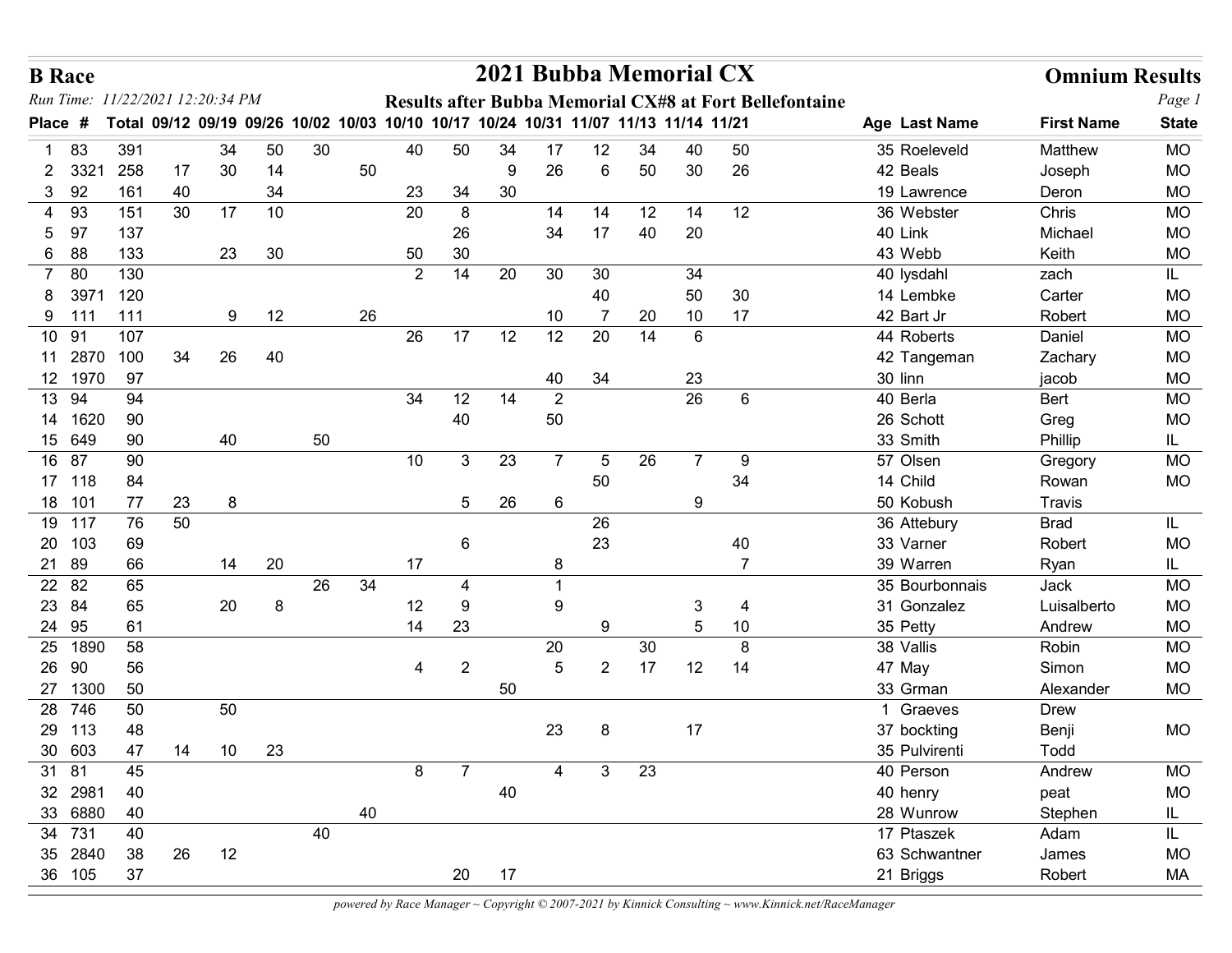| Run Time: 11/22/2021 12:20:34 PM<br>Results after Bubba Memorial CX#8 at Fort Bellefontaine<br>Total 09/12 09/19 09/26 10/02 10/03 10/10 10/17 10/24 10/31 11/07 11/13 11/14 11/21<br>Age Last Name<br><b>First Name</b><br>Place #<br>37<br>20<br>17<br>37 3111<br>40 Dawson<br>Matthew<br>IL.<br>38 85<br>37<br>20<br>1 Hilliard<br>9<br>8<br>Phil<br><b>MO</b><br>39 104<br>36<br>26<br>10<br>1 Snawder<br><b>Nick</b><br>40 1720<br>35<br>$\overline{7}$<br>10<br>53 Kessler<br>9<br>$\mathbf{3}$<br>$\overline{2}$<br><b>MO</b><br>Matt<br>4<br>41 732<br>34<br>34<br>48 Norris<br>Carl<br>IL.<br>42 86<br>33<br>$6\phantom{.}6$<br><b>MO</b><br>10<br>6<br>10<br>53 Martin<br>Robert<br>30<br>43 78<br>30<br>25 Botts<br><b>MO</b><br>Petey<br>44 7150<br>30<br>30<br>52 Dekeersgieter<br>Paul<br>IL.<br>23<br>23<br>45 1610<br>29 Hess<br><b>MO</b><br>Austin<br>23<br>23<br>46 716<br>42 Mahaffey<br>David<br>23<br>23<br>38 Shough<br>47 7060<br>Joshua<br>20<br>48 6940<br>20<br>38 Stuck<br>Eric<br>49 753<br>17<br>17<br>1 Legrand<br>Charles<br>50 4400<br>15<br>14<br>38 Mcclintock<br>MO<br>Amy<br>51 604<br>15<br>47 Nelson<br><b>MO</b><br>9<br>6<br>James<br>52 1850<br>15<br>$\overline{7}$<br>$\overline{4}$<br>55 Dooley<br>MO<br>Timothy<br>4<br>14<br>62 Stika<br>53 2960<br>12<br>$\overline{2}$<br>MO<br>Mark<br>13<br>8<br>65 Farrell<br>54 3150<br><b>MO</b><br>$\overline{5}$<br>Craig<br>55 7072<br>12<br>12<br>40 Isermann<br>Katie<br>IL.<br>$10\,$<br>10<br><b>MO</b><br>56 1100<br>39 Loudermilk<br>Derek<br>57 7100<br>10<br>$10$<br>29 Wunrow<br>Jacqueline<br>IL.<br>58 2890<br>10<br>$\mathbf{3}$<br>63 Braet<br>MO<br>$\overline{7}$<br>Dana<br>59 6900<br>$9\,$<br>30 Matson<br>9<br>Michael<br>IL.<br>60 106<br>19 Martin<br>8<br>8<br>Johnny<br>MO<br>61 3000<br>$6\phantom{.}6$<br>$\overline{2}$<br><b>MO</b><br>8<br>56 Klages<br>James<br>62 3370<br>60 Lewis<br>$\overline{7}$<br>Kent<br>IL.<br>63 651<br>28 Jackson<br>6<br>5<br>Dane<br>-1<br>$\sqrt{5}$<br>64 3580<br>$\sqrt{5}$<br>18 Jones<br>Atticus<br>65 77<br>$\overline{5}$<br>15 Bernstein<br>IA<br>$\overline{5}$<br>Cooper<br>66 607<br>5<br>$\overline{5}$<br>33 Hentrich<br>Steve<br>67 1590<br>$\sqrt{5}$<br>27 Meyer<br>MO<br>Stephan<br>-1<br>4<br>68 107<br>$\mathbf{3}$<br>38 Brewer<br>Daniel<br>MO<br>4<br>69 96<br>39 Chavez<br>3<br>$\mathbf{3}$<br>Alejandro<br>MO<br>70 2301<br>$\mathbf{3}$<br>41 Landsness<br>Eric<br>3 | Page 2<br><b>State</b>              | <b>B</b> Race |  |  |  |  | 2021 Bubba Memorial CX |  |  | <b>Omnium Results</b> |  |
|----------------------------------------------------------------------------------------------------------------------------------------------------------------------------------------------------------------------------------------------------------------------------------------------------------------------------------------------------------------------------------------------------------------------------------------------------------------------------------------------------------------------------------------------------------------------------------------------------------------------------------------------------------------------------------------------------------------------------------------------------------------------------------------------------------------------------------------------------------------------------------------------------------------------------------------------------------------------------------------------------------------------------------------------------------------------------------------------------------------------------------------------------------------------------------------------------------------------------------------------------------------------------------------------------------------------------------------------------------------------------------------------------------------------------------------------------------------------------------------------------------------------------------------------------------------------------------------------------------------------------------------------------------------------------------------------------------------------------------------------------------------------------------------------------------------------------------------------------------------------------------------------------------------------------------------------------------------------------------------------------------------------------------------------------------------------------------------------------------------------------------------------------------------------------------------------------------------------------------------------------------------------------------------------------------------------------------------------------------------------------------------------------------------------------------------------------|-------------------------------------|---------------|--|--|--|--|------------------------|--|--|-----------------------|--|
|                                                                                                                                                                                                                                                                                                                                                                                                                                                                                                                                                                                                                                                                                                                                                                                                                                                                                                                                                                                                                                                                                                                                                                                                                                                                                                                                                                                                                                                                                                                                                                                                                                                                                                                                                                                                                                                                                                                                                                                                                                                                                                                                                                                                                                                                                                                                                                                                                                                    |                                     |               |  |  |  |  |                        |  |  |                       |  |
|                                                                                                                                                                                                                                                                                                                                                                                                                                                                                                                                                                                                                                                                                                                                                                                                                                                                                                                                                                                                                                                                                                                                                                                                                                                                                                                                                                                                                                                                                                                                                                                                                                                                                                                                                                                                                                                                                                                                                                                                                                                                                                                                                                                                                                                                                                                                                                                                                                                    |                                     |               |  |  |  |  |                        |  |  |                       |  |
|                                                                                                                                                                                                                                                                                                                                                                                                                                                                                                                                                                                                                                                                                                                                                                                                                                                                                                                                                                                                                                                                                                                                                                                                                                                                                                                                                                                                                                                                                                                                                                                                                                                                                                                                                                                                                                                                                                                                                                                                                                                                                                                                                                                                                                                                                                                                                                                                                                                    |                                     |               |  |  |  |  |                        |  |  |                       |  |
|                                                                                                                                                                                                                                                                                                                                                                                                                                                                                                                                                                                                                                                                                                                                                                                                                                                                                                                                                                                                                                                                                                                                                                                                                                                                                                                                                                                                                                                                                                                                                                                                                                                                                                                                                                                                                                                                                                                                                                                                                                                                                                                                                                                                                                                                                                                                                                                                                                                    |                                     |               |  |  |  |  |                        |  |  |                       |  |
|                                                                                                                                                                                                                                                                                                                                                                                                                                                                                                                                                                                                                                                                                                                                                                                                                                                                                                                                                                                                                                                                                                                                                                                                                                                                                                                                                                                                                                                                                                                                                                                                                                                                                                                                                                                                                                                                                                                                                                                                                                                                                                                                                                                                                                                                                                                                                                                                                                                    |                                     |               |  |  |  |  |                        |  |  |                       |  |
|                                                                                                                                                                                                                                                                                                                                                                                                                                                                                                                                                                                                                                                                                                                                                                                                                                                                                                                                                                                                                                                                                                                                                                                                                                                                                                                                                                                                                                                                                                                                                                                                                                                                                                                                                                                                                                                                                                                                                                                                                                                                                                                                                                                                                                                                                                                                                                                                                                                    |                                     |               |  |  |  |  |                        |  |  |                       |  |
|                                                                                                                                                                                                                                                                                                                                                                                                                                                                                                                                                                                                                                                                                                                                                                                                                                                                                                                                                                                                                                                                                                                                                                                                                                                                                                                                                                                                                                                                                                                                                                                                                                                                                                                                                                                                                                                                                                                                                                                                                                                                                                                                                                                                                                                                                                                                                                                                                                                    |                                     |               |  |  |  |  |                        |  |  |                       |  |
|                                                                                                                                                                                                                                                                                                                                                                                                                                                                                                                                                                                                                                                                                                                                                                                                                                                                                                                                                                                                                                                                                                                                                                                                                                                                                                                                                                                                                                                                                                                                                                                                                                                                                                                                                                                                                                                                                                                                                                                                                                                                                                                                                                                                                                                                                                                                                                                                                                                    |                                     |               |  |  |  |  |                        |  |  |                       |  |
|                                                                                                                                                                                                                                                                                                                                                                                                                                                                                                                                                                                                                                                                                                                                                                                                                                                                                                                                                                                                                                                                                                                                                                                                                                                                                                                                                                                                                                                                                                                                                                                                                                                                                                                                                                                                                                                                                                                                                                                                                                                                                                                                                                                                                                                                                                                                                                                                                                                    |                                     |               |  |  |  |  |                        |  |  |                       |  |
|                                                                                                                                                                                                                                                                                                                                                                                                                                                                                                                                                                                                                                                                                                                                                                                                                                                                                                                                                                                                                                                                                                                                                                                                                                                                                                                                                                                                                                                                                                                                                                                                                                                                                                                                                                                                                                                                                                                                                                                                                                                                                                                                                                                                                                                                                                                                                                                                                                                    |                                     |               |  |  |  |  |                        |  |  |                       |  |
|                                                                                                                                                                                                                                                                                                                                                                                                                                                                                                                                                                                                                                                                                                                                                                                                                                                                                                                                                                                                                                                                                                                                                                                                                                                                                                                                                                                                                                                                                                                                                                                                                                                                                                                                                                                                                                                                                                                                                                                                                                                                                                                                                                                                                                                                                                                                                                                                                                                    |                                     |               |  |  |  |  |                        |  |  |                       |  |
|                                                                                                                                                                                                                                                                                                                                                                                                                                                                                                                                                                                                                                                                                                                                                                                                                                                                                                                                                                                                                                                                                                                                                                                                                                                                                                                                                                                                                                                                                                                                                                                                                                                                                                                                                                                                                                                                                                                                                                                                                                                                                                                                                                                                                                                                                                                                                                                                                                                    |                                     |               |  |  |  |  |                        |  |  |                       |  |
|                                                                                                                                                                                                                                                                                                                                                                                                                                                                                                                                                                                                                                                                                                                                                                                                                                                                                                                                                                                                                                                                                                                                                                                                                                                                                                                                                                                                                                                                                                                                                                                                                                                                                                                                                                                                                                                                                                                                                                                                                                                                                                                                                                                                                                                                                                                                                                                                                                                    |                                     |               |  |  |  |  |                        |  |  |                       |  |
|                                                                                                                                                                                                                                                                                                                                                                                                                                                                                                                                                                                                                                                                                                                                                                                                                                                                                                                                                                                                                                                                                                                                                                                                                                                                                                                                                                                                                                                                                                                                                                                                                                                                                                                                                                                                                                                                                                                                                                                                                                                                                                                                                                                                                                                                                                                                                                                                                                                    |                                     |               |  |  |  |  |                        |  |  |                       |  |
|                                                                                                                                                                                                                                                                                                                                                                                                                                                                                                                                                                                                                                                                                                                                                                                                                                                                                                                                                                                                                                                                                                                                                                                                                                                                                                                                                                                                                                                                                                                                                                                                                                                                                                                                                                                                                                                                                                                                                                                                                                                                                                                                                                                                                                                                                                                                                                                                                                                    |                                     |               |  |  |  |  |                        |  |  |                       |  |
|                                                                                                                                                                                                                                                                                                                                                                                                                                                                                                                                                                                                                                                                                                                                                                                                                                                                                                                                                                                                                                                                                                                                                                                                                                                                                                                                                                                                                                                                                                                                                                                                                                                                                                                                                                                                                                                                                                                                                                                                                                                                                                                                                                                                                                                                                                                                                                                                                                                    |                                     |               |  |  |  |  |                        |  |  |                       |  |
|                                                                                                                                                                                                                                                                                                                                                                                                                                                                                                                                                                                                                                                                                                                                                                                                                                                                                                                                                                                                                                                                                                                                                                                                                                                                                                                                                                                                                                                                                                                                                                                                                                                                                                                                                                                                                                                                                                                                                                                                                                                                                                                                                                                                                                                                                                                                                                                                                                                    |                                     |               |  |  |  |  |                        |  |  |                       |  |
|                                                                                                                                                                                                                                                                                                                                                                                                                                                                                                                                                                                                                                                                                                                                                                                                                                                                                                                                                                                                                                                                                                                                                                                                                                                                                                                                                                                                                                                                                                                                                                                                                                                                                                                                                                                                                                                                                                                                                                                                                                                                                                                                                                                                                                                                                                                                                                                                                                                    |                                     |               |  |  |  |  |                        |  |  |                       |  |
|                                                                                                                                                                                                                                                                                                                                                                                                                                                                                                                                                                                                                                                                                                                                                                                                                                                                                                                                                                                                                                                                                                                                                                                                                                                                                                                                                                                                                                                                                                                                                                                                                                                                                                                                                                                                                                                                                                                                                                                                                                                                                                                                                                                                                                                                                                                                                                                                                                                    |                                     |               |  |  |  |  |                        |  |  |                       |  |
|                                                                                                                                                                                                                                                                                                                                                                                                                                                                                                                                                                                                                                                                                                                                                                                                                                                                                                                                                                                                                                                                                                                                                                                                                                                                                                                                                                                                                                                                                                                                                                                                                                                                                                                                                                                                                                                                                                                                                                                                                                                                                                                                                                                                                                                                                                                                                                                                                                                    |                                     |               |  |  |  |  |                        |  |  |                       |  |
|                                                                                                                                                                                                                                                                                                                                                                                                                                                                                                                                                                                                                                                                                                                                                                                                                                                                                                                                                                                                                                                                                                                                                                                                                                                                                                                                                                                                                                                                                                                                                                                                                                                                                                                                                                                                                                                                                                                                                                                                                                                                                                                                                                                                                                                                                                                                                                                                                                                    |                                     |               |  |  |  |  |                        |  |  |                       |  |
|                                                                                                                                                                                                                                                                                                                                                                                                                                                                                                                                                                                                                                                                                                                                                                                                                                                                                                                                                                                                                                                                                                                                                                                                                                                                                                                                                                                                                                                                                                                                                                                                                                                                                                                                                                                                                                                                                                                                                                                                                                                                                                                                                                                                                                                                                                                                                                                                                                                    |                                     |               |  |  |  |  |                        |  |  |                       |  |
|                                                                                                                                                                                                                                                                                                                                                                                                                                                                                                                                                                                                                                                                                                                                                                                                                                                                                                                                                                                                                                                                                                                                                                                                                                                                                                                                                                                                                                                                                                                                                                                                                                                                                                                                                                                                                                                                                                                                                                                                                                                                                                                                                                                                                                                                                                                                                                                                                                                    |                                     |               |  |  |  |  |                        |  |  |                       |  |
|                                                                                                                                                                                                                                                                                                                                                                                                                                                                                                                                                                                                                                                                                                                                                                                                                                                                                                                                                                                                                                                                                                                                                                                                                                                                                                                                                                                                                                                                                                                                                                                                                                                                                                                                                                                                                                                                                                                                                                                                                                                                                                                                                                                                                                                                                                                                                                                                                                                    |                                     |               |  |  |  |  |                        |  |  |                       |  |
|                                                                                                                                                                                                                                                                                                                                                                                                                                                                                                                                                                                                                                                                                                                                                                                                                                                                                                                                                                                                                                                                                                                                                                                                                                                                                                                                                                                                                                                                                                                                                                                                                                                                                                                                                                                                                                                                                                                                                                                                                                                                                                                                                                                                                                                                                                                                                                                                                                                    |                                     |               |  |  |  |  |                        |  |  |                       |  |
|                                                                                                                                                                                                                                                                                                                                                                                                                                                                                                                                                                                                                                                                                                                                                                                                                                                                                                                                                                                                                                                                                                                                                                                                                                                                                                                                                                                                                                                                                                                                                                                                                                                                                                                                                                                                                                                                                                                                                                                                                                                                                                                                                                                                                                                                                                                                                                                                                                                    |                                     |               |  |  |  |  |                        |  |  |                       |  |
|                                                                                                                                                                                                                                                                                                                                                                                                                                                                                                                                                                                                                                                                                                                                                                                                                                                                                                                                                                                                                                                                                                                                                                                                                                                                                                                                                                                                                                                                                                                                                                                                                                                                                                                                                                                                                                                                                                                                                                                                                                                                                                                                                                                                                                                                                                                                                                                                                                                    |                                     |               |  |  |  |  |                        |  |  |                       |  |
|                                                                                                                                                                                                                                                                                                                                                                                                                                                                                                                                                                                                                                                                                                                                                                                                                                                                                                                                                                                                                                                                                                                                                                                                                                                                                                                                                                                                                                                                                                                                                                                                                                                                                                                                                                                                                                                                                                                                                                                                                                                                                                                                                                                                                                                                                                                                                                                                                                                    |                                     |               |  |  |  |  |                        |  |  |                       |  |
|                                                                                                                                                                                                                                                                                                                                                                                                                                                                                                                                                                                                                                                                                                                                                                                                                                                                                                                                                                                                                                                                                                                                                                                                                                                                                                                                                                                                                                                                                                                                                                                                                                                                                                                                                                                                                                                                                                                                                                                                                                                                                                                                                                                                                                                                                                                                                                                                                                                    |                                     |               |  |  |  |  |                        |  |  |                       |  |
|                                                                                                                                                                                                                                                                                                                                                                                                                                                                                                                                                                                                                                                                                                                                                                                                                                                                                                                                                                                                                                                                                                                                                                                                                                                                                                                                                                                                                                                                                                                                                                                                                                                                                                                                                                                                                                                                                                                                                                                                                                                                                                                                                                                                                                                                                                                                                                                                                                                    |                                     |               |  |  |  |  |                        |  |  |                       |  |
|                                                                                                                                                                                                                                                                                                                                                                                                                                                                                                                                                                                                                                                                                                                                                                                                                                                                                                                                                                                                                                                                                                                                                                                                                                                                                                                                                                                                                                                                                                                                                                                                                                                                                                                                                                                                                                                                                                                                                                                                                                                                                                                                                                                                                                                                                                                                                                                                                                                    | 71 675<br>25 Gainer<br><b>Brian</b> |               |  |  |  |  |                        |  |  |                       |  |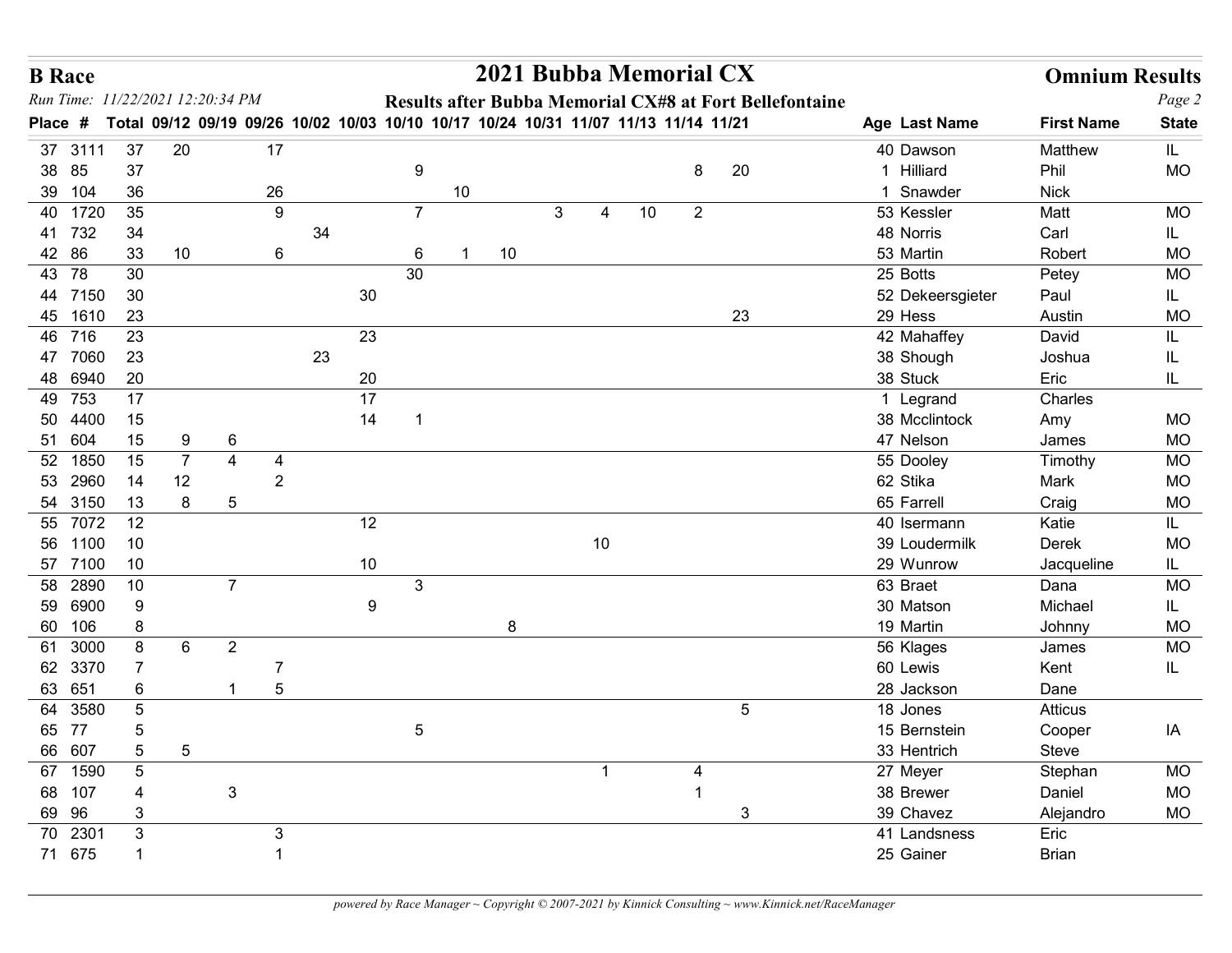|                     | A Race                |                        |          |    |          |                                                                                     |        |    |    |          | 2021 Bubba Memorial CX |          |    |          |                                                                |                              | <b>Omnium Results</b> |                        |
|---------------------|-----------------------|------------------------|----------|----|----------|-------------------------------------------------------------------------------------|--------|----|----|----------|------------------------|----------|----|----------|----------------------------------------------------------------|------------------------------|-----------------------|------------------------|
|                     | Run Time:             | 11/22/2021 12:20:34 PM |          |    |          |                                                                                     |        |    |    |          |                        |          |    |          | <b>Results after Bubba Memorial CX#8 at Fort Bellefontaine</b> |                              |                       | Page 1                 |
| Place #             |                       |                        |          |    |          | Total 09/12 09/19 09/26 10/02 10/03 10/10 10/17 10/24 10/31 11/07 11/13 11/14 11/21 |        |    |    |          |                        |          |    |          |                                                                | Age Last Name                | <b>First Name</b>     | <b>State</b>           |
|                     | -4                    | 280                    |          | 50 | 50       |                                                                                     |        | 40 |    |          | 40                     | 50       | 50 |          |                                                                | 43 Miller                    | Daniel                | <b>MO</b>              |
| $\overline{2}$<br>3 | 8<br>3                | 274<br>257             | 26       | 34 | 34<br>30 |                                                                                     |        | 50 | 50 | 50<br>40 | 30<br>23               | 34<br>40 |    | 50       | 40                                                             | 54 Harre<br>38 Clark         | Chris<br>Devin        | <b>MO</b><br><b>MO</b> |
|                     | 4 2800                | 238                    | 50       | 26 |          |                                                                                     |        | 30 |    | 34       | 34                     |          |    | 34       | 30                                                             | 29 Kukla                     | <b>Brian</b>          | <b>MO</b>              |
| 5                   | 2930                  | 220                    | 40       |    | 40       |                                                                                     |        |    |    | 30       |                        | 30       | 40 | 40       |                                                                | 29 Okenfuss                  | Jon                   | <b>MO</b>              |
| $6\overline{6}$     | $\overline{7}$        | 197                    |          |    |          |                                                                                     |        | 20 | 40 | 23       | 20                     |          | 34 | 26       | 34                                                             | 38 Hynes                     | Matthew               | <b>MO</b>              |
|                     | 7 6                   | 196                    |          | 20 | 23       |                                                                                     |        | 23 | 34 | 20       |                        | 26       | 30 | 20       |                                                                | 51 Morgan                    | Michael               | <b>MO</b>              |
| 8                   | -5                    | 164                    |          |    |          |                                                                                     |        | 26 | 30 | 17       | 17                     | 17       | 20 | 14       | 23                                                             | 49 Cooper                    | Craig                 | <b>MO</b>              |
|                     | 9 13<br>10 15         | 157<br>126             | 14<br>30 | 40 | 17       |                                                                                     |        |    | 26 |          | 14<br>26               | 23       | 26 | 17<br>30 | 20                                                             | 33 Grman<br>37 Hartzel       | Alexander<br>lan      | <b>MO</b><br><b>MO</b> |
|                     | $11 \quad 2$          | 108                    |          | 30 | 26       |                                                                                     |        |    |    | 26       |                        |          |    |          | 26                                                             | 46 Johnson                   | Joshua                | <b>MO</b>              |
|                     | 12 3280               | 76                     |          | 14 | 14       |                                                                                     |        |    |    | 10       |                        | 9        | 17 | 12       |                                                                | 40 Gatto                     | Vince                 | <b>MO</b>              |
|                     | 13 3130               | 63                     | 20       | 23 | 20       |                                                                                     |        |    |    |          |                        |          |    |          |                                                                | 41 Dust                      | Anthony               | IL.                    |
|                     | 14 2980               | 56                     |          |    |          |                                                                                     |        |    | 23 |          |                        | 10       |    | 23       |                                                                | 40 henry                     | peat                  | <b>MO</b>              |
|                     | 15 10                 | 50<br>50               |          |    |          |                                                                                     |        |    |    |          |                        |          |    |          | 50                                                             | 33 Smith                     | Phillip               | IL.                    |
|                     | 16 12<br>17 6970      | 50                     |          |    |          |                                                                                     | 50     |    |    |          | 50                     |          |    |          |                                                                | 39 Hartzel<br>48 Cavoto Jr   | Stephen<br>PJ         | OR                     |
|                     | 18 723                | 50                     |          |    |          | 50                                                                                  |        |    |    |          |                        |          |    |          |                                                                | 30 Jack                      | Rory                  |                        |
|                     | 19 7800               | 48                     |          |    |          |                                                                                     |        |    | 14 | 14       |                        | 20       |    |          |                                                                | 25 Botts                     | Petey                 | MO                     |
|                     | 20 714                | 40                     |          |    |          |                                                                                     | 40     |    |    |          |                        |          |    |          |                                                                | 18 Rogers                    | Owen                  | OR                     |
|                     | 21 724                | 40                     |          |    |          | 40                                                                                  |        |    |    |          |                        |          |    |          |                                                                | 18 Swinand                   | Peter                 |                        |
|                     | 22 17<br>$23 \quad 1$ | 35<br>34               |          |    |          |                                                                                     |        | 34 |    |          |                        | 12       | 23 |          |                                                                | 40 Langworthy<br>38 Boyce    | Jonathan<br>Wesley    | MO<br><b>MO</b>        |
|                     | 24 715                | 34                     |          |    |          |                                                                                     | 34     |    |    |          |                        |          |    |          |                                                                | 52 Dekeersgieter             | Paul                  | IL.                    |
|                     | 25 725                | 34                     |          |    |          | 34                                                                                  |        |    |    |          |                        |          |    |          |                                                                | 26 Bloyd-Peshkin             | Jeremy                |                        |
|                     | 26 16                 | 34                     | 34       |    |          |                                                                                     |        |    |    |          |                        |          |    |          |                                                                | 19 Child                     | Orion                 | MO                     |
|                     | 27 2861               | 34                     | 17       | 17 |          |                                                                                     |        |    |    |          |                        |          |    |          |                                                                | 41 Sweeney                   | Doug                  | $MO$                   |
|                     | 28 7071               | $30\,$                 |          |    |          |                                                                                     | $30\,$ |    |    |          |                        |          |    |          |                                                                | 40 Isermann                  | Katie                 | IL.                    |
|                     | 29 726                | $30\,$                 |          |    |          | 30 <sup>°</sup><br>26                                                               |        |    |    |          |                        |          |    |          |                                                                | 21 Fitzgerald                | Joshua                |                        |
|                     | 30 727<br>31 728      | 26<br>23               |          |    |          | 23                                                                                  |        |    |    |          |                        |          |    |          |                                                                | 32 Tuneberg<br>42 Richardson | Ross<br>Kevin         | IL<br>IL               |
|                     | 32 631                | 23                     | 23       |    |          |                                                                                     |        |    |    |          |                        |          |    |          |                                                                | 16 Child                     | Asa                   | <b>MO</b>              |
|                     | 33 14                 | 21                     | $9\,$    |    | 12       |                                                                                     |        |    |    |          |                        |          |    |          |                                                                | 41 Peipert                   | Scott                 | IL.                    |
|                     | 34 2880               | 20                     |          |    |          |                                                                                     |        |    | 20 |          |                        |          |    |          |                                                                | 52 Bobelak                   | Michael               | MO                     |
|                     | 35 729                | 20                     |          |    |          | 20                                                                                  |        |    |    |          |                        |          |    |          |                                                                | 54 Swinand                   | Paul                  | IL.                    |
|                     | 36 11                 | $17$                   |          |    |          |                                                                                     |        |    | 17 |          |                        |          |    |          |                                                                | 39 Loudermilk                | Derek                 | $MO$                   |